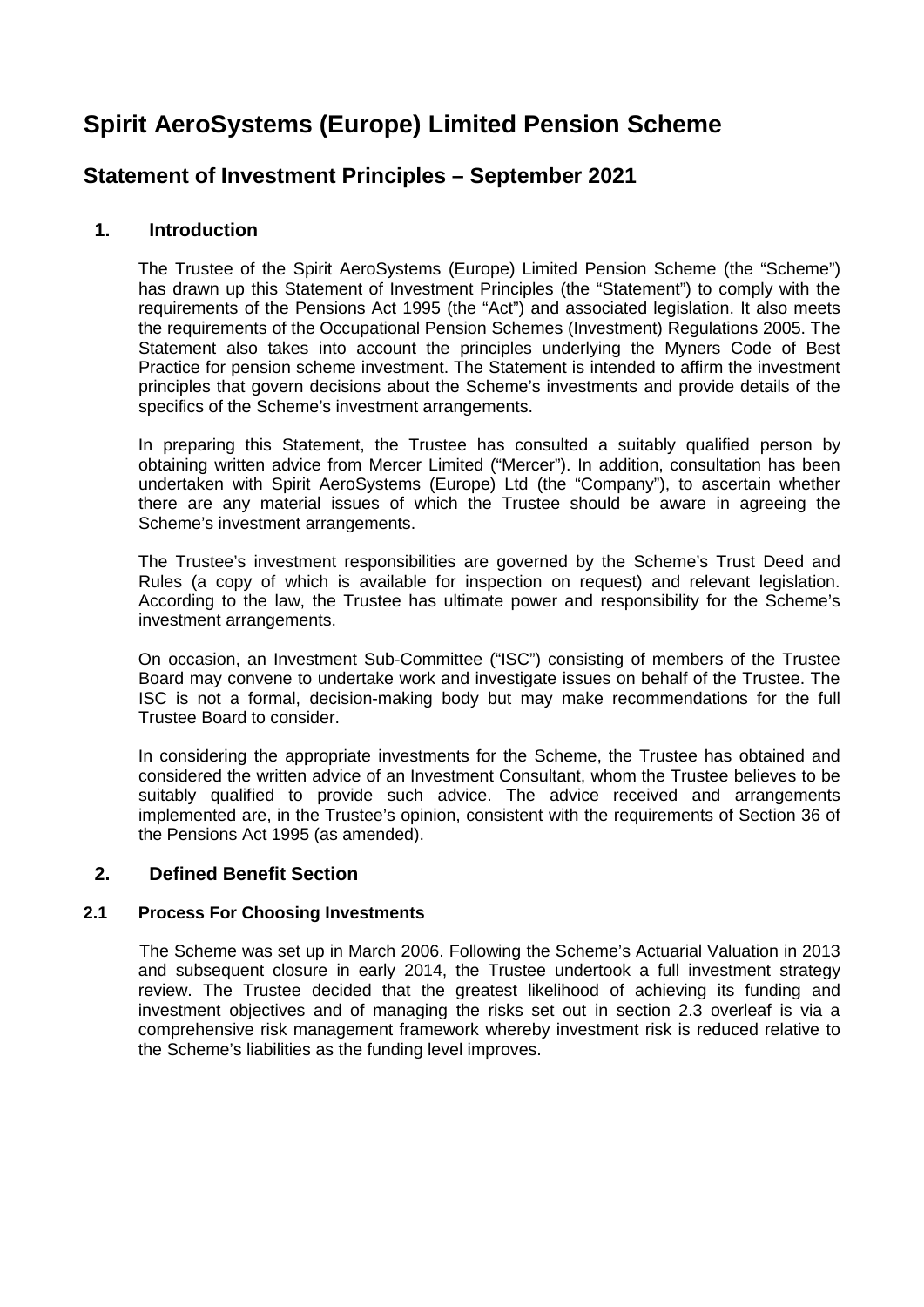In order to adopt such an approach, the Trustee has appointed Mercer to act as discretionary investment manager, by way of Mercer's Dynamic De-risking Solution, to implement the Trustee's strategy whereby the level of investment risk reduces as the Scheme's funding level improves. In this capacity, and subject to agreed restrictions, the Scheme's assets are invested in multi-client collective investment schemes ("Mercer Funds") managed by a management company (Mercer Global Investments Management Limited ("MGIM"). MGIM has appointed Mercer Global Investments Europe Limited ("MGIE") as investment manager of the Mercer Funds. In practice, MGIE delegates the discretionary investment management for the Mercer Funds to third party investment managers based in countries such as Ireland, UK and USA and those sub-investment managers will manage either a sub-fund or certain segments of a sub-fund. Mercer has expertise in identifying, selecting and combining highly rated fund managers who are best placed and resourced to manage the Scheme's assets on a day to day basis.

### **2.2 Funding and Investment Objectives**

 The Trustee understands that taking some investment risk, with the support of the Sponsor, is necessary to improve the Scheme's current and ongoing solvency funding positions. The Trustee recognises that equity (and other growth asset) investment will bring increased volatility to the funding level, but in the expectation of improvements in the Scheme's funding level through equity (and other growth asset) outperformance of the liabilities over the long term.

The Trustee's primary objective is to act in the best interest of its members and ensure that the obligations to the beneficiaries of the Scheme can be met.

The Trustee's funding objective, as outlined in the Statement of Funding Principles, is that the Scheme has sufficient and appropriate assets to pay its benefits as they fall due (the technical provisions). In addition, the Trustee has adopted the following:

 To achieve a full funding position for the Scheme on a "gilts minus 0.35% p.a." basis (as a proxy for buyout) by the end of 2027 with a probability of around 50%. The buyout funding basis is more conservative than the current technical provisions basis.

The Trustee appreciates that the Company wishes to avoid having to make further contributions to the Scheme above the agreed schedule of contributions, and is cognisant of the need to avoid increasing the Company's funding costs wherever possible. However, the Trustee also recognises that some volatility in the Scheme's funding level, and hence the contribution rate, may result from investing in "growth" assets (i.e. assets that are expected to outperform the growth of the liabilities over time) and, to a lesser degree, "matching" assets (i.e. assets which are expected to move more closely in line with the value of the liabilities) and other demographic risks.

The Trustee aims to achieve these objectives by implementing measures to capture potential and sometimes opportunistic improvements in the Scheme's funding level in a timely and affordable way.

The objectives set out above and the risks and other factors referenced in this Statement are those that the Trustee determines to be financially material considerations. Non-financial considerations are discussed in Section 8.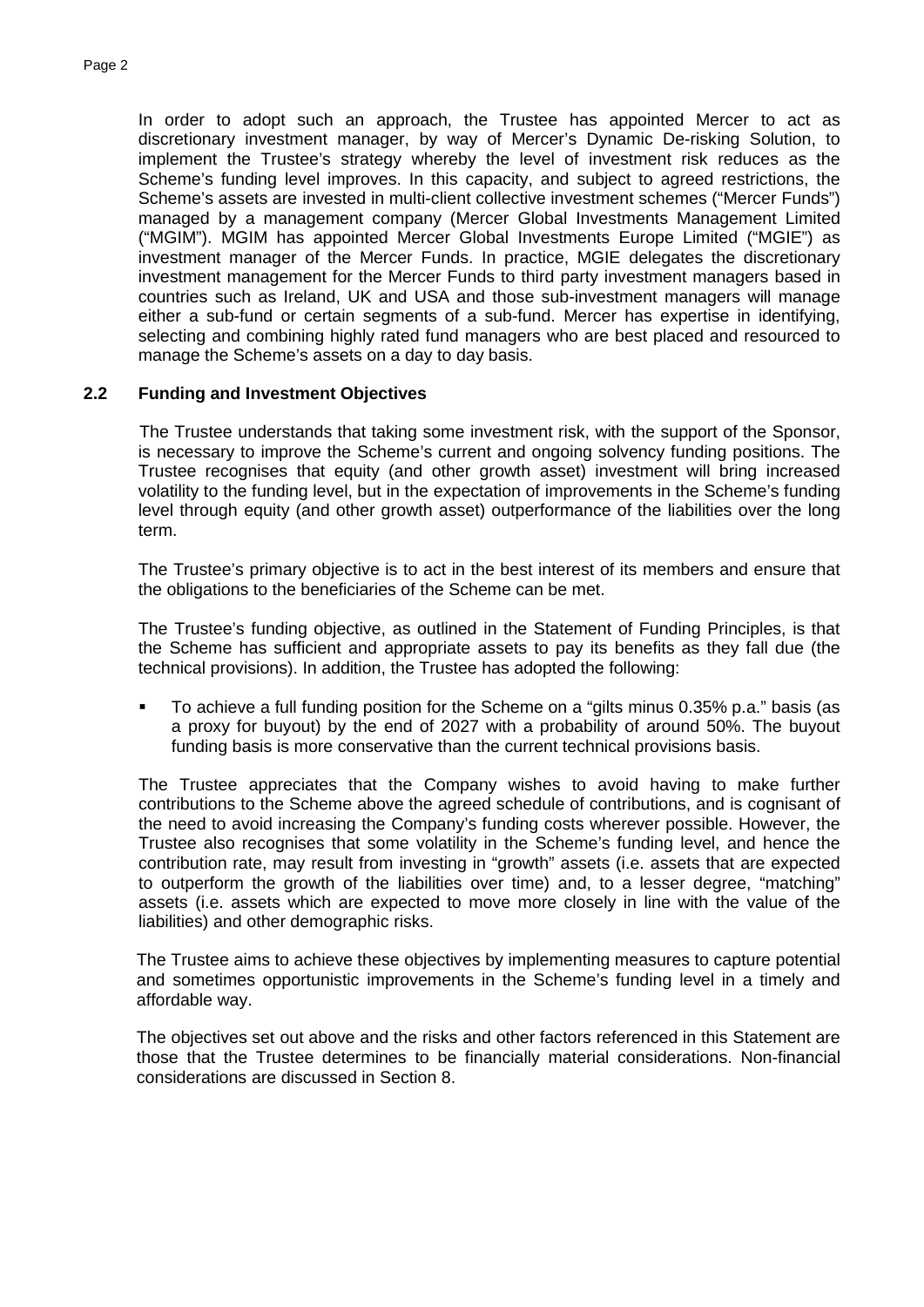## **2.3 Risk Management and Measurement**

There are various risks to which any pension scheme is exposed. The Trustee's policy on risk management over the Scheme's anticipated lifetime is as follows:

- The primary risk upon which the Trustee focuses is that arising through a mismatch between the Scheme's assets and its liabilities and the Sponsor's ability to support this mismatch risk. These are mainly the strategic investment risks. The key strategic investment risks inherent in the current investment strategy are as follows:
	- $\circ$  Equity market risk (the risk that equity valuations fluctuate in an uncorrelated way with the value of the liabilities)
	- $\circ$  Interest rate risk (the risk that the assets do not move in line with the value placed on the Scheme's liabilities in response to changes in interest rates)
	- o Inflation risk (similar to interest rate risk but concerning inflation)
	- o Credit risk (the risk that payments due to corporate bond investors may not be made)
- There is a potential solvency risk, i.e. a risk that economic circumstances force the winding-up of the Scheme at a time when asset values are depressed and the Company cannot afford to make good the deficiency. The Trustee therefore monitors the financial strength of the Company and its perceived commitment to the Scheme with the intention of reducing risk relative to the solvency funding position should the financial strength of the Company and/or its commitment to the Scheme deteriorate.
- The Trustee recognises that whilst increasing risk increases potential returns over a long period, it also increases the risk of a shortfall in returns relative to that required to cover the Scheme's liabilities as well as producing more short-term volatility in the Scheme's funding position. It is felt that this risk is acceptable in view of the potential benefits of the expected extra returns. Meanwhile, the extra returns should work through ultimately to greater security for members of the Scheme and lower costs falling on the Company.
- Whilst moving towards the target funding level, the Trustee recognises that even if the Scheme's assets are invested in the Matching Portfolio there may still be some degree of mismatch between the interest rate and inflation sensitivity of the Scheme's assets and liabilities due to the mismatch in duration between assets in the Matching Portfolio and actuarial liabilities
- The Trustee recognises the risks that may arise from the lack of diversification of investments. To control this risk the Trustee has delegated the asset allocation decisions within the Growth and Matching Portfolios to Mercer (subject to certain restrictions). Mercer aims to ensure the asset allocation policy in place results in an adequately diversified portfolio. Mercer provides the Trustee with regular monitoring reports regarding the level of diversification within the Trustee's portfolio.
- There is a risk that the day-to-day management of the assets will not achieve the rate of investment return expected by the Trustee. The Trustee utilises a mix of both active and passive management. The Trustee recognises that the use of active investment managers involves such a risk. However, for specific asset classes it believes that this risk is outweighed by the potential gains from successful active management. Likewise, passive management will be used for one of a number of reasons, namely to diversify and reduce risk and when investing in certain asset classes where, due to relatively efficient markets, the scope for achieving added value is more limited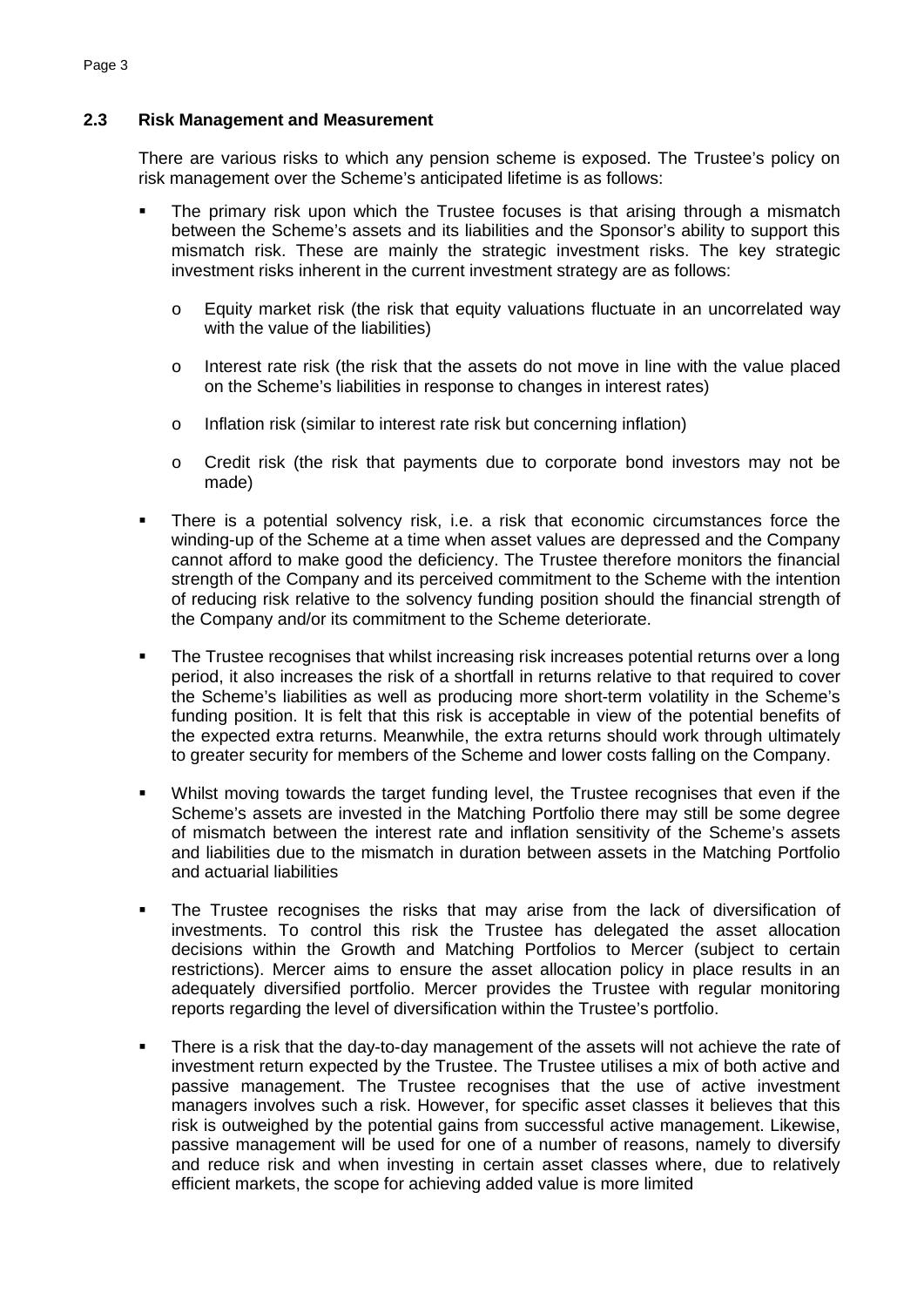- **There is currency risk inherent in investment in overseas markets. In order to limit this** risk, currency hedging is undertaken within the growth portfolio and Mercer continually reviews the level of currency hedging in place to ensure its ongoing appropriateness.
- The Trustee adopts a cautious approach in those instances where there is a lack of transparency in the underlying investment. The Trustee recognises the issue of liquidity risk and the ease with which assets are marketable and realisable. The Trustee accepts that property is a relatively illiquid asset class.
- By investing in the Mercer Funds, the Trustee does not make investments in securities that are not traded on regulated markets. However, should the Scheme's assets be invested in such securities, in recognition of the associated risks (in particular liquidity and counterparty exposure), such investments would normally only be made for the purpose of reducing the Scheme's mismatch risk relative to its liabilities or to facilitate efficient portfolio management. In any event, the Trustee would ensure that the assets of the Scheme are predominantly invested on regulated markets.
- No direct investment is allowed in securities issued by the Company or affiliated companies (other than any such securities held within a pooled fund in which the Trustee invests).
- The Trustee recognises that environmental, social and corporate governance concerns, including climate change, have a financially material impact on return. Section 8 sets out how these risks are managed.

Should there be a material change in the Scheme's circumstances, the Trustee will review whether and to what extent the investment arrangements should be altered; in particular, whether the current risk profile remains appropriate.

#### **2.4 Investment Strategy**

The Trustee recognises that it is not necessarily possible, or even desirable, to select investments that exactly match the characteristics of the Scheme's liabilities at this time. Given the ongoing commitment of the Company to the Scheme, a degree of mismatching risk can be accepted on the basis that it is also acceptable to the Company. As the sponsoring employer, the Company bears some risk, along with members, in its obligation to fund any deficit.

The Trustee has conducted a review of investment strategy each year, taking account of the results of the latest Actuarial Valuation and any Scheme experience up to the relevant strategy analysis date. Over the years, the Scheme has implemented a de-risking framework, whereby assets are switched from the growth to the matching portfolio based on the Scheme's funding level (as measured under the agreed funding basis outlined in section 2.2) reaching pre-set "triggers". This ensures that any de-risking is affordable. The strategy has set out a de-risking "flight-path" that accelerates the pace of the Scheme's de-risking as the funding level objective of 100% approaches. The strategy has set out funding level targets that, if breached, will automatically trigger a reduction in the allocation to the growth portfolio and a corresponding increase in the allocation to the matching portfolio.

The de-risking framework has been successful, with the Scheme de-risking from 50% to 17.4% in growth assets using this dynamic de-risking approach. Given the latest investment objectives, the Trustee, after taking advice from Mercer, has now determined that no derisking triggers are required and that a target allocation to growth assets of 16.5% is appropriate for achieving the objectives set out in section 2.2 and for controlling the risks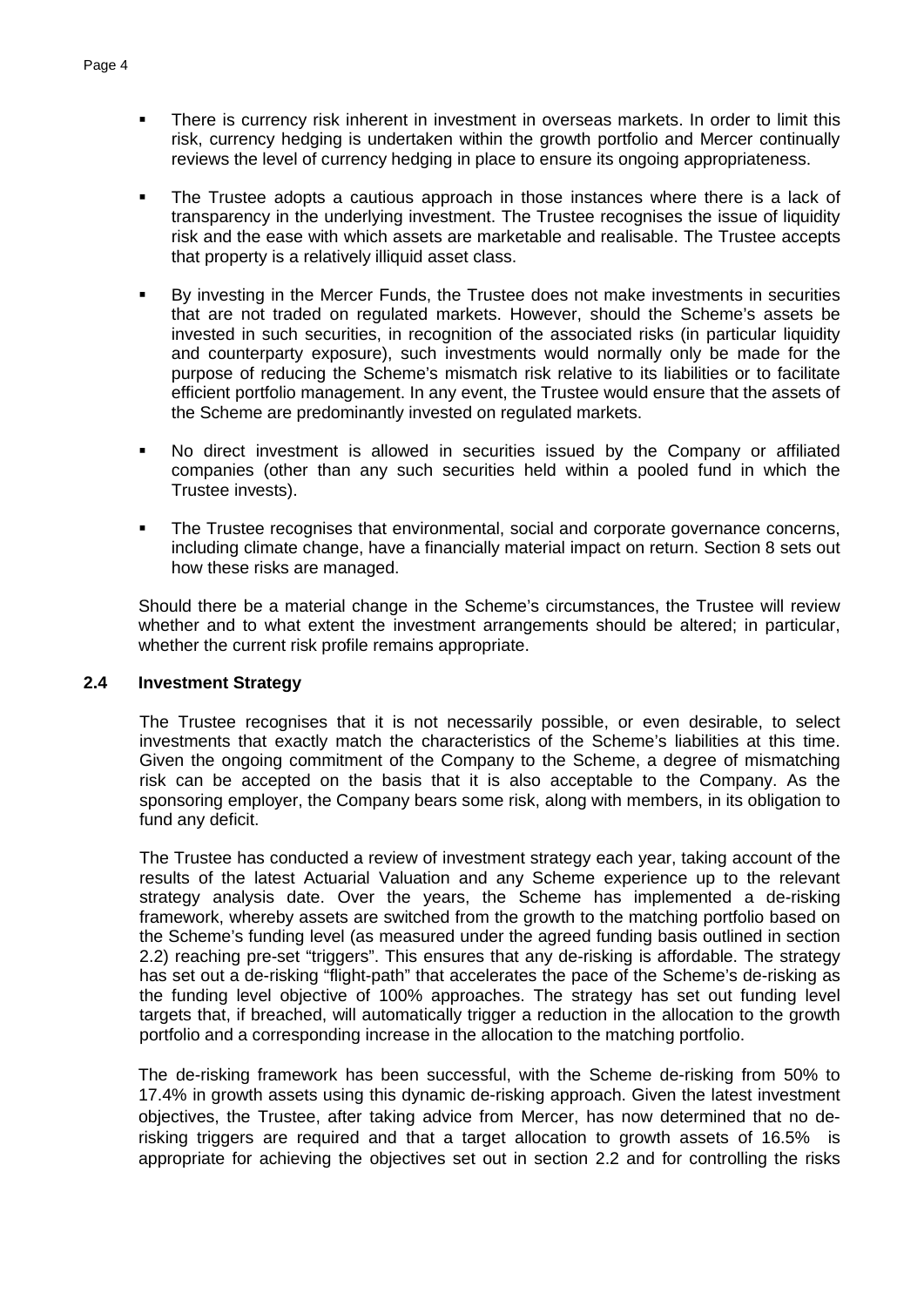Page 5

identified in section 2.3. The target funding level and associated investment strategy currently in place is summarised in the following table.

| <b>Funding</b> | <b>Upside Trigger to</b> | <b>Target Growth</b> |
|----------------|--------------------------|----------------------|
| Level          | move into Band           | <b>Allocation</b>    |
| <b>Band</b>    | (funding level %)        | (% of total assets)  |
| 13             | -                        | 16.5                 |

The Trustee believes that the investment risks arising from the investment strategy are consistent with the overall level of risk being targeted. The investment strategy will continue to be reviewed approximately annually with a view to amending it to reflect any changes in the liability profile of the Scheme, strength of Company covenant and/or the funding objective of the Trustee if necessary.

Should there be a material change in the Scheme's circumstances the Trustee will advise Mercer, who will review whether and to what extent the investment arrangements in place at that time should be altered; in particular, whether the current strategy remains appropriate.

### **2.4.1 Growth Portfolio Performance Objective and Risk Parameters**

Within the Growth Portfolio the Trustee has delegated discretion to Mercer to construct and manage a portfolio of return seeking assets, taking into account the Scheme's external property assets held with Lothbury Investment Management Limited.

The overall performance objective of the Growth Portfolio managed by Mercer is to achieve equity-like returns (cash + 4.0% p.a.) with 20% - 30% less risk than global equities. Each fund within the Growth Portfolio has an individual performance target which is captured within the overall performance objective.

As at September 2021, the Scheme was invested in the following asset classes as part of the Growth and Matching Portfolios managed by Mercer:

| Mercer Portfolio                                           | Benchmark Index                                                                           | <b>Tracking Error</b><br>Expectation<br>(%p.a.) <sup>1)</sup> |
|------------------------------------------------------------|-------------------------------------------------------------------------------------------|---------------------------------------------------------------|
| Mercer Fundamental Indexation Global<br>Equity (Hedged)    | <b>MSCI Diversified Multi Factor Custom (NDR)</b><br>Hedged <sup>2)</sup>                 | Less than 0.3                                                 |
| Mercer Synthetic Equity Linked Nominal<br><b>Bond Fund</b> | 100% Synthetic Equity Benchmark 200%<br>Gilt Benchmark (200%) Cash benchmark <sup>3</sup> | Less than 0.25                                                |
| Mercer Global Listed Infrastructure                        | FTSE Global Core Infrastructure 50/50<br>(NDR) Index                                      | $2.0 - 4.0$                                                   |
| <b>MGI Emerging Markets Equity</b>                         | MSCI Emerging Markets (NDR) Index                                                         | $3.0 - 5.0$                                                   |
| Mercer Low Volatility Equity<br>(Unhedged/Hedged)          | MSCI World (NDR) (Unhedged/Hedged)                                                        | n/a                                                           |
| Mercer Global Small Cap Equity                             | MSCI World Small Cap (NDR) Index                                                          | $4.0 - 6.0$                                                   |
| Mercer Sustainable Global Equity<br>(Unhedged/Hedged)      | MSCI World (NDR) Index                                                                    | $2.0 - 4.0$                                                   |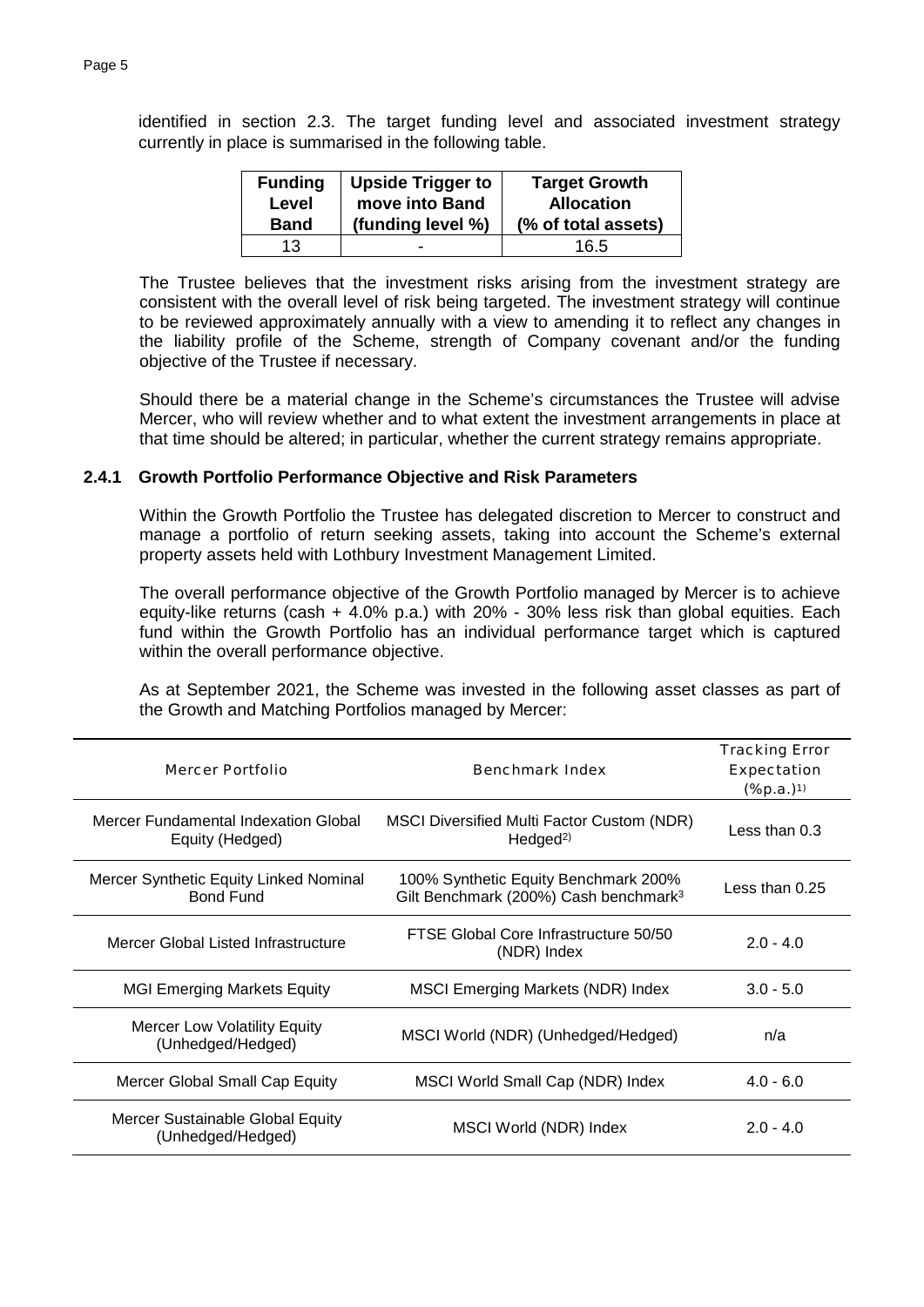| Mercer Portfolio                                                   | Benchmark Index                                                                     | <b>Tracking Error</b><br>Expectation<br>$(% ^{p}(x),a)=(x^{p-1},b)$ |
|--------------------------------------------------------------------|-------------------------------------------------------------------------------------|---------------------------------------------------------------------|
| MGI Eurozone Equity (Unhedged/Hedged)                              | MSCI EMU (NDR) Hedged Error!<br>Bookmark not defined. Index                         | $1.5 - 4.0$                                                         |
| <b>MGI UK Equity Fund</b>                                          | FTSE-All-Share Net Total Return Index                                               | $1.5 - 4.0$                                                         |
| <b>MGI Emerging Markets Debt</b>                                   | JP Morgan GBI-EM Global Diversified Index                                           | $1.0 - 3.0$                                                         |
| Mercer Emerging Market Debt - Hard<br><b>Currency Fund</b>         | JP Morgan EMBI Global Diversified ex CCC                                            | $0.5 - 1.0$<br>(gross of fees)                                      |
| <b>Mercer UCITS Alternatives Strategies</b><br>(Hedged)            | HFRI FoF: Market Defensive Hedged Index                                             | $5.0 - 7.0$                                                         |
|                                                                    | Reference Index:                                                                    |                                                                     |
| Mercer Multi Asset Credit (Hedged)                                 | 50% ICE BofAML Global High Yield<br><b>Constrained Hedged Index</b>                 | $5.0 - 10.0$ <sup>5)</sup>                                          |
|                                                                    | 50% S&P/LSTA Global Leveraged Loan<br>Index                                         |                                                                     |
| Mercer Diversifying Alternative Strategies<br>(Hedged)             | HFRI FoF Market Defensive Index (GBP<br>Hedged $)$ $6)$                             | $5.0 - 7.0$ <sup>7)</sup>                                           |
| Mercer Global High Yield Bond<br>(Hedged)                          | ICE BofAML BB-B Rated Developed<br>Markets High Yield Constrained Index<br>(Hedged) | $1.0 - 3.0$                                                         |
| Mercer Absolute Return Fixed Income                                | FTSE GBP 1 Month Euro Deposit Index                                                 | Less than 5.0<br>over rolling 3<br>year periods <sup>5)</sup>       |
| Mercer Passive Global REITS UCITS CCF                              | FTSE EPRA Nareit Developed REITs Net<br>Tax Index                                   | 0.1                                                                 |
| MGI UK Long Gilt                                                   | FTSE A Over 15 Year Gilts Index                                                     | Less than 0.25                                                      |
| <b>MGI UK Inflation Linked Bond</b>                                | FTSE A Over 5 Year Index-Linked Gilts<br>Index                                      | Less than 0.25                                                      |
| Mercer Dynamic Asset Allocation                                    | JP Morgan EMBI Global Diversified<br>(currency hedged)                              | n/a                                                                 |
| Mercer Sterling Inflation Linked LDI Bond                          | $n/a$ <sup>9)</sup>                                                                 | n/a                                                                 |
| Mercer Flexible Enhanced Matching Fixed<br>- Medium and Long       | Exact benchmark will be fund dependent 10)                                          | n/a                                                                 |
| <b>Mercer Flexible Enhanced</b><br>Matching Real - Medium and Long | Exact benchmark will be fund dependent 10)                                          | n/a                                                                 |
| Mercer Flexible Enhanced Matching<br>Inflation                     | Exact benchmark will be fund dependent 10)                                          | n/a                                                                 |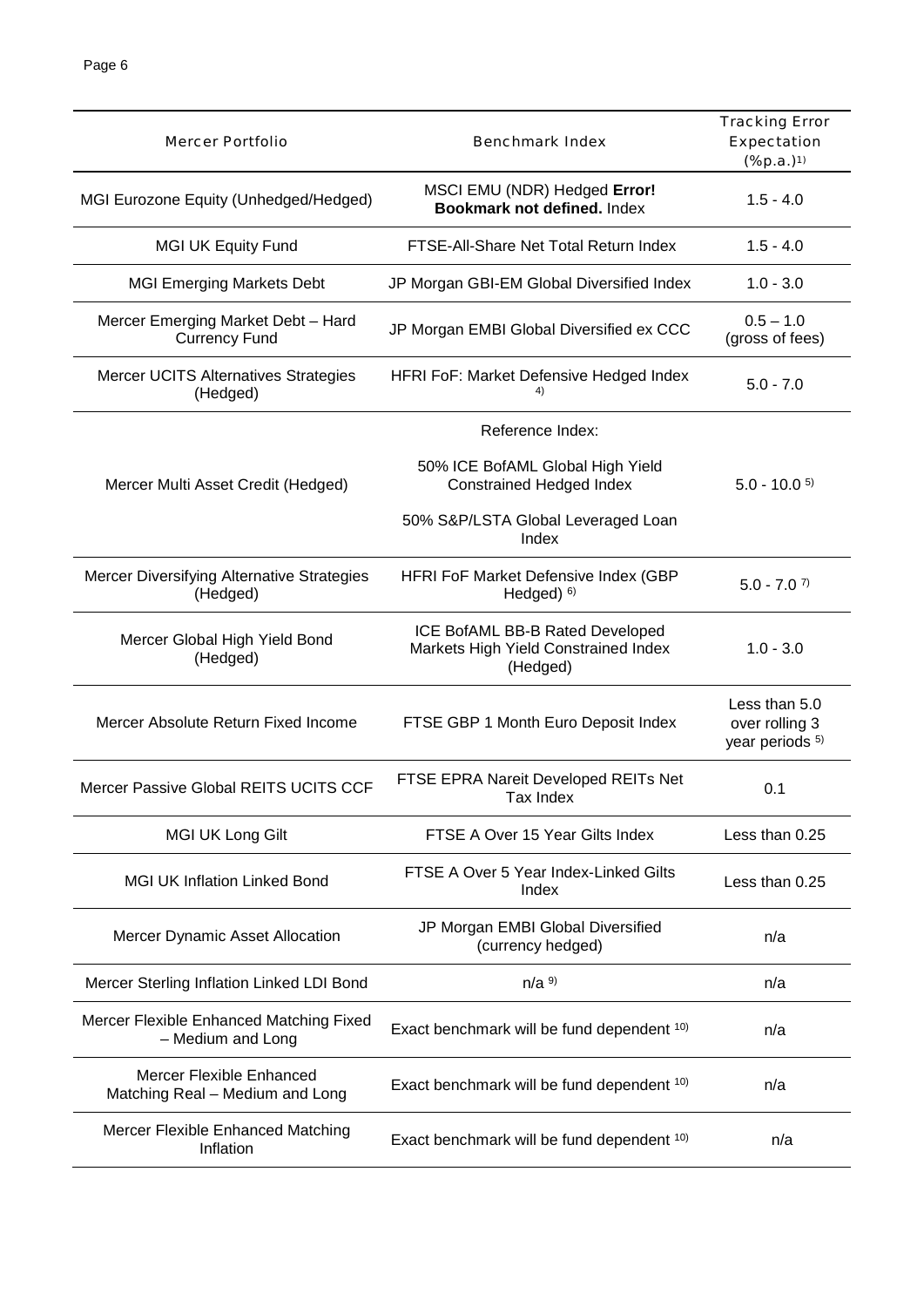| Mercer Portfolio              | Benchmark Index                        | <b>Tracking Error</b><br>Expectation<br>$(%1, 2)$ (%p.a.) <sup>1)</sup> |
|-------------------------------|----------------------------------------|-------------------------------------------------------------------------|
| Mercer Tailored Credit Fund 1 | $n/a$ <sup>11)</sup>                   | n/a                                                                     |
| MGI UK Cash Fund              | FTSE GBP 1 Month Euro Deposit          | 0.5                                                                     |
| Lothbury Property Unit Trust  | <b>IPD All Balanced Property Funds</b> |                                                                         |

*1) Measured over rolling 5 year periods unless otherwise stated.*

*2) Hedged indices are proxied by Mercer using local index returns.*

*3)Synthetic equity benchmark is a composite of 65% S&P 500, 14% EuroStoxx 50, 10% Topix, 7% FTSE 100, 3% ASX 200 and 1% Hang Seng (all hedged). The cash benchmark is a composite of 65% Ice Libor USD 3m, 14% Euribor 3m, 10% Ice Libor JPY 3m, 7% Ice Libor GBP 3m, 3% ASX Australian Bank Bill Short Term Rates 3m, 1% Hibor 3m and +20% 7 day Libid for the Real fund and a composite of 65% Ice Libor USD 3m, 14% Euribor 3m, 10% Ice Libor JPY 3m, 7% Ice Libor GBP 3m, 3% ASX Australian Bank Bill Short Term Rates 3m, 1% Hibor 3m and 100% Ice Libor GBP 6m for the Nominal fund. The Nominal Fund Gilt Benchmark invests in a range of gilts and gilt strips defined by Mercer and so have no quoted benchmark*

*4) This is the short term outperformance target for the strategy, for a long term benchmark please reference the performance target. 5)Expressed as expected volatility (annualised standard deviation of monthly returns) ranges given these strategies have a cash plus*

*objective. 6) This is the short term outperformance target for the strategy, the long term benchmark is Cash +3-5% (net of fees).*

*7) This is the expected risk target for the fund, this is an absolute value not measured relative to the benchmark.*

*8) The benchmark and tracking error target for this portfolio will vary over time depending on the underlying portfolio composition*

*9 . ) These funds invest in a range of gilts and gilt strips defined by Mercer and so have no quoted benchmark.*

*10) These portfolios aim to match the performance of a series of fixed or index-linked cash flows, discounted using the derivative or gilt yields depending on the instruments being utilised, over the lifetime of the funds, and so have no quoted benchmark.*

*11) This fund is not comparable to a benchmark index due to the nature of buy and maintain strategies, and hence has no quoted benchmark or tracking error target. The fund aims to capture the credit spread premium in the most efficient way by investing in a diversified portfolio of bonds.*

The allocation between the various asset classes within the Growth Portfolio has been delegated to Mercer. The asset allocations will consist of a Strategic Asset Allocation (SAA) weight, which is generally reviewed annually, and in some cases a Dynamic Asset Allocation (DAA) tilt, which is reviewed on an ongoing basis by Mercer with the objective of adding value from short-term positioning, either to capture opportunities or to protect the value of the portfolio. SAA and DAA weights are reported to the Trustee as part of the regular performance monitoring service provided.

The majority of the assets within the growth portfolio are highly liquid (i.e. traded on a daily basis with relatively low transaction costs). A number of the assets (including Liquid Alternatives, Lothbury Property and Multi-Asset Credit) do not offer daily liquidity, require notice before disinvestments can be made, and/or involve significant transaction costs. Mercer manages illiquid allocations within the growth portfolio with a view to ensuring that:

- **Illiquidity does not inhibit portfolio rebalancing or the Scheme's ability to de-risk when** required to do so; and
- Any additional transaction costs are justified by the returns and/or diversification benefits offered by the relevant asset class.

#### **2.4.2 Matching Portfolio**

Within the Matching portfolio, the Trustee has delegated full discretion to Mercer to construct and manage a portfolio of bonds and bond-like instruments via its pooled funds, which aim to broadly match the Scheme's liabilities and mitigate the interest rate and inflation risks identified in section 2.3. Within the Matching portfolio, Mercer utilises gilt funds, corporate bond funds and Liability Driven Investment flexi funds, which invest in gilts and derivatives to achieve a closer hedging of liabilities than could be achieved by using gilts alone. These flexi funds, like the majority of Liability Driven Investment vehicles, use leverage to free up assets and extend the coverage of the liability hedge to better manage risk.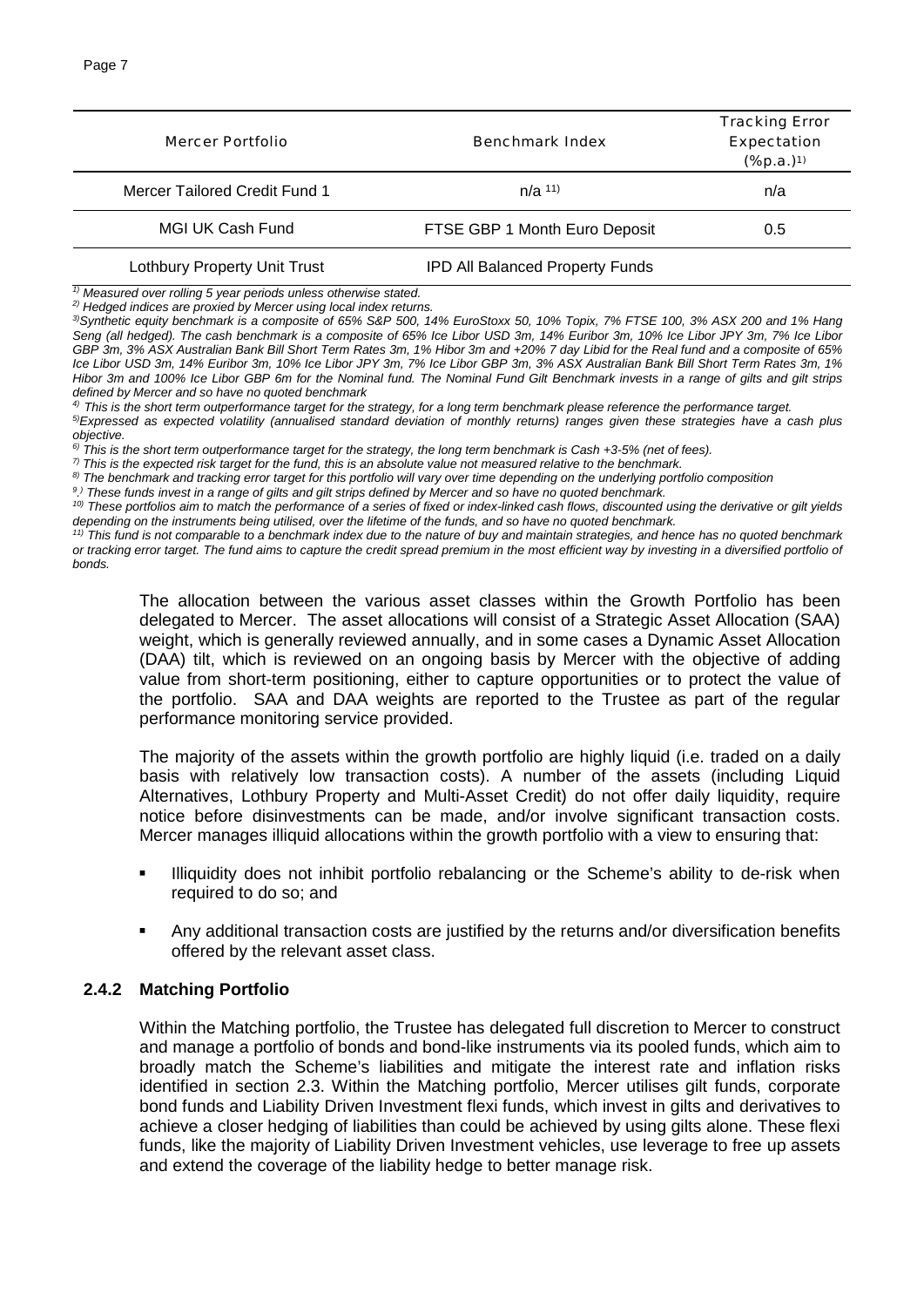In delegating discretion to Mercer to construct and manage the matching portfolio, the Trustee notes that Mercer may not initially target a full liability hedge, but rather use discretion to "build up" the liability hedge, as de-risking progresses and as and when opportunities arise to increase the liability hedge at what Mercer deems to be a reasonable price. Mercer can also vary the hedge ratio (up and down) in response to market conditions.

#### **2.5 Expected Return**

If the Scheme's strategy de-risks over time to capture funding level improvements, the expected return from the assets will decrease (this is appropriate as there will no longer be a need to target as high a level of return if the funding level improves).

Given the current investment strategy adopted, on a "best estimate" basis (as opposed to the Actuary's more prudent estimate), the Trustee expects to generate a return over the long term (on all of the Scheme's investments) of c. 0.45% p.a. (net of underlying manager fees and the Mercer fiduciary fee) above that which would have been achieved had no investment risk been taken within the portfolio (i.e. had the portfolio been invested solely in a portfolio of long dated government debt, which can be used as a proxy for the growth of the Scheme's liabilities). It is recognised that over the short-term performance may deviate significantly from the long-term target, and there are no guarantees that such a return will be achieved.

### **2.6 Rebalancing Policy and Cash Flow**

Cashflows, whether positive or negative, are taken into account by Mercer when it rebalances the Scheme's assets in line with the Scheme's strategic allocation. Mercer is responsible for raising cash flows to meet the Scheme's requirements.

Given the Strategic Asset Allocation, the neutral asset allocation to the managers is set out overleaf, together with the control ranges.

| <b>Manager</b> | <b>Central Allocation</b><br>(%) | <b>Mandate</b>     | <b>Control Range</b><br>(%) |
|----------------|----------------------------------|--------------------|-----------------------------|
| Mercer         | c. 98                            | <b>MDDS</b>        | $94 - 98$                   |
| Lothbury       | c. 2                             | <b>UK Property</b> | $0 - 4$                     |

Mercer does not rebalance the assets managed by Lothbury. The Trustee monitors the Scheme's asset allocation on a regular basis.

The Trustee's default cashflow policy is as follows:

- All investments of new monies will be directed to the MDDS portfolio.
- Any disinvestments required to meet cashflow needs will come solely from the MDDS portfolio.

Within the MDDS portfolio, cashflows, whether positive or negative, are used to move the Scheme's asset allocation back towards the target asset allocation appropriate at that point in time.

The Trustee has full discretion to deviate from this policy at any time if it is in the best interests of the Scheme.

Mercer reviews the balance between the Growth and Matching Portfolios on an ongoing basis. If at any time the balance between the Growth and Matching Portfolios is deemed to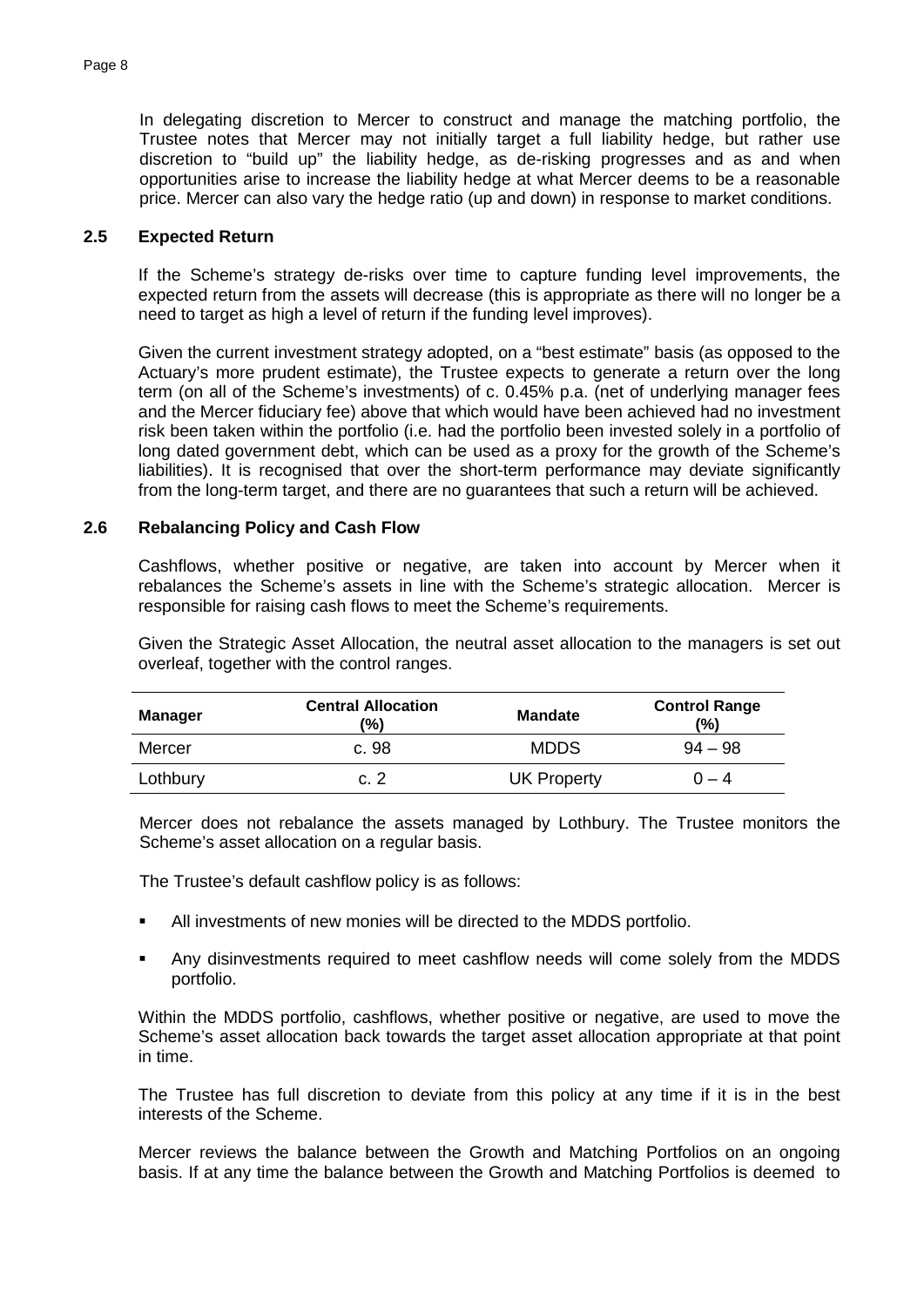be outside the agreed tolerance range, Mercer will seek to rebalance these allocations back towards the target allocation for the existing funding level band as soon as reasonably practicable. Although Mercer has discretion to vary the tolerance range, it is the intention that the Growth Portfolio allocation will not drift more than 5%, in absolute terms, away from the relevant target allocation for the relevant funding level band without taking corrective action.

## **3. Defined Contribution Section**

#### **3.1 Process For Choosing Investments**

The process for choosing investments is as follows:

- **IDENTIFY Appropriate investment objectives.**
- Consider the types of risk faced by members.
- **IDENT** Identify a range of investment options for members suitable to cover the range of investment objectives and risk tolerances over a member's working life.

#### **3.2 Investment Objectives**

The main objective of the Trustee is to make sure that obligations to the members of the Scheme can be met. This is achieved by the following:

- **Ensuring there are appropriate investment options available to allow members to plan** for retirement.
- Providing general guidance to members as appropriate as to the purpose of each investment option.
- **Encouraging members to seek independent financial advice from an appropriate person** in determining the profile of their own investments.

In making decisions, the Trustee seeks professional advice. Following such advice, the Trustee undertakes dialogue from which a decision is made.

The Trustee has reviewed and established investment objectives for the Scheme. These are:

- That investment choices are made available for members to invest in which will aim to provide sustained long-term growth.
- To provide pre-retirement arrangements which protect members against short-term fluctuations in the investment markets in the run-up to their retirement in order to manage the risks outlined in 3.3.

The Trustee recognises that members have differing investment needs and that these may change during the course of members' working lives. The Trustee also recognises that members have different attitudes and tolerance to risk. The Trustee believes that members should make their own investment decisions based on their individual circumstances. The Trustee's objective is therefore to make available a range of investment options for this purpose.

The Trustee undertakes to review the Scheme's fund choices offered to members and the investment manager arrangements on a regular basis.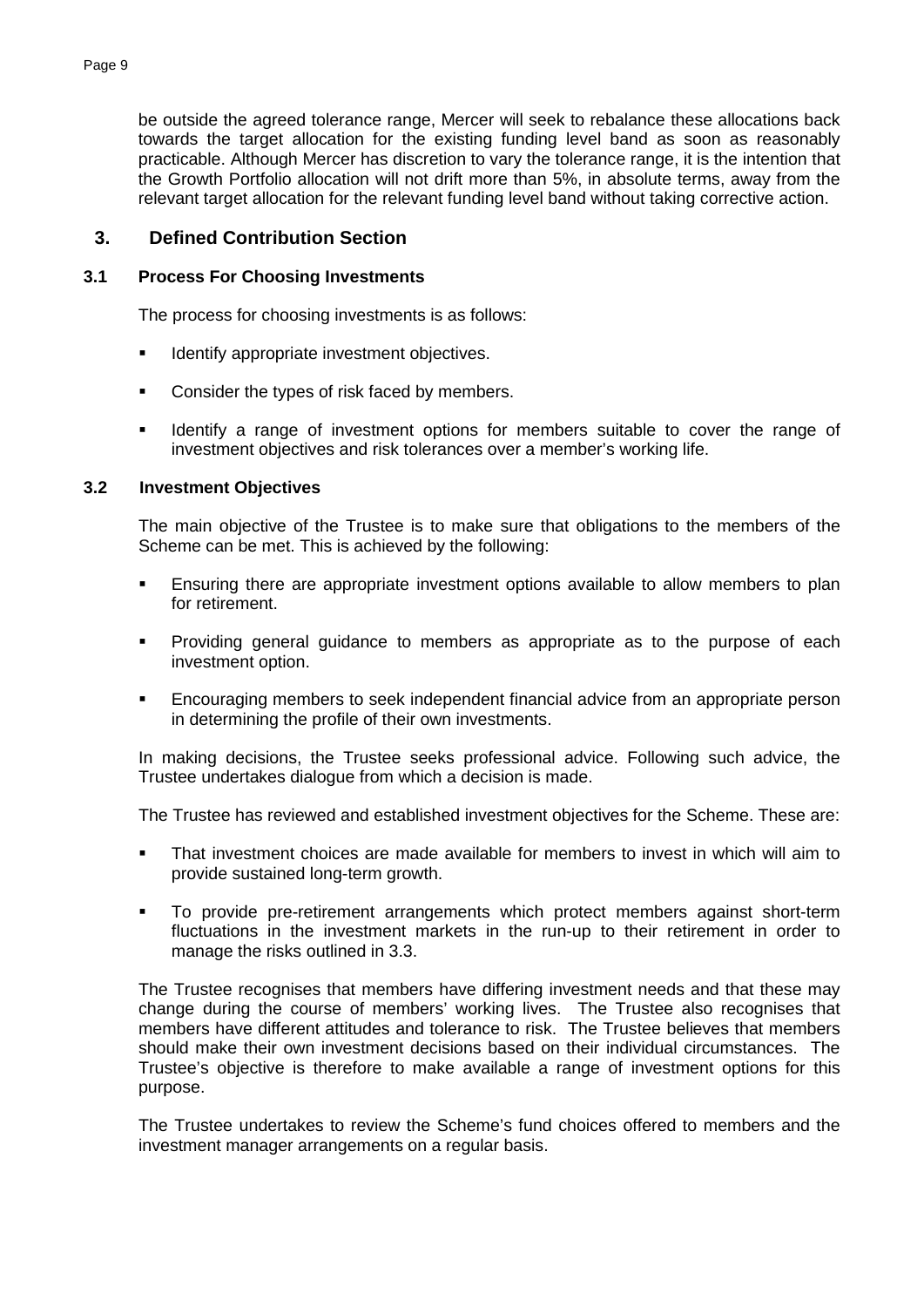As members are able to make their own investment decisions the balance between the different kinds of investments can be their decision. This balance will determine the expected return on a member's assets and should be related to the member's own risk appetite and tolerance. In addition, the Trustee has made three target date fund retirement strategies ('Retirement Strategies') available to members, each strategy targeting a different retirement outcome (i.e. income drawdown, annuity purchase and cash).

The items set out in Section 3.3 of this Statement are those that the Trustee considers to be financially material considerations in relation to the DC section. The Trustee believes that the appropriate time horizon within which to assess these considerations should be viewed at the member level. This will be dependent on the member's age and when they expect to retire. It is for this reason that the Trustee has made available a number of Retirement Strategies to members, including the default option.

#### **3.3 Risk Management and Measurement**

The Trustee has considered investment risk from a number of perspectives. These are:

- The risk that the investment return over members' working lives will not keep pace with inflation and does not, therefore, secure adequate retirement benefits;
	- o The Trustee manages this risk by providing a default option, which has an explicit allocation to assets in the growth phase that are expected to outperform inflation over the long term. Members are also able to self-select funds, most of which are expected to outperform inflation over the long term. The Trustee measures this risk by considering the real returns (i.e. return above inflation) of the funds, with positive values indicating returns that have kept pace with inflation;
- The risk that a member's investments do not match how they would like to use their pots in retirement and that investment market movements in the period immediately prior to retirement lead to a substantial reduction in the anticipated level of retirement benefits;
	- o The Trustee manages this risk by making three Retirement Strategies available to members, targeting cash, drawdown or annuity. These Retirement Strategies automatically switch member assets as they approach retirement into investments that are expected to be less volatile relative to how they wish to access their pension savings. These Retirement Strategies increase the proportion of assets that more closely match the chosen retirement destination as members approach retirement. This aims to reduce the risk of a substantial fall in the purchasing power of their accumulated savings near retirement. The Trustee measures this risk by considering the returns of the funds used within the de-risking phase of the Retirement Strategy both in absolute terms as well as relative to inflation, cash or annuity prices (depending on their selected retirement destination).
- The risk that investment in overseas markets will be affected by changes in exchange rates leading to lower returns in pound sterling terms (e.g. due to appreciation of pound sterling relative to overseas currencies).
	- o The Trustee manages this risk by making available a range of funds that invest in local as well as overseas markets and currencies. A number of these funds have underlying assets which are denominated in sterling or where investment managers are responsible for managing currency risk. Members are also able to set their own investment allocations, in line with their risk tolerance. The Trustee measures this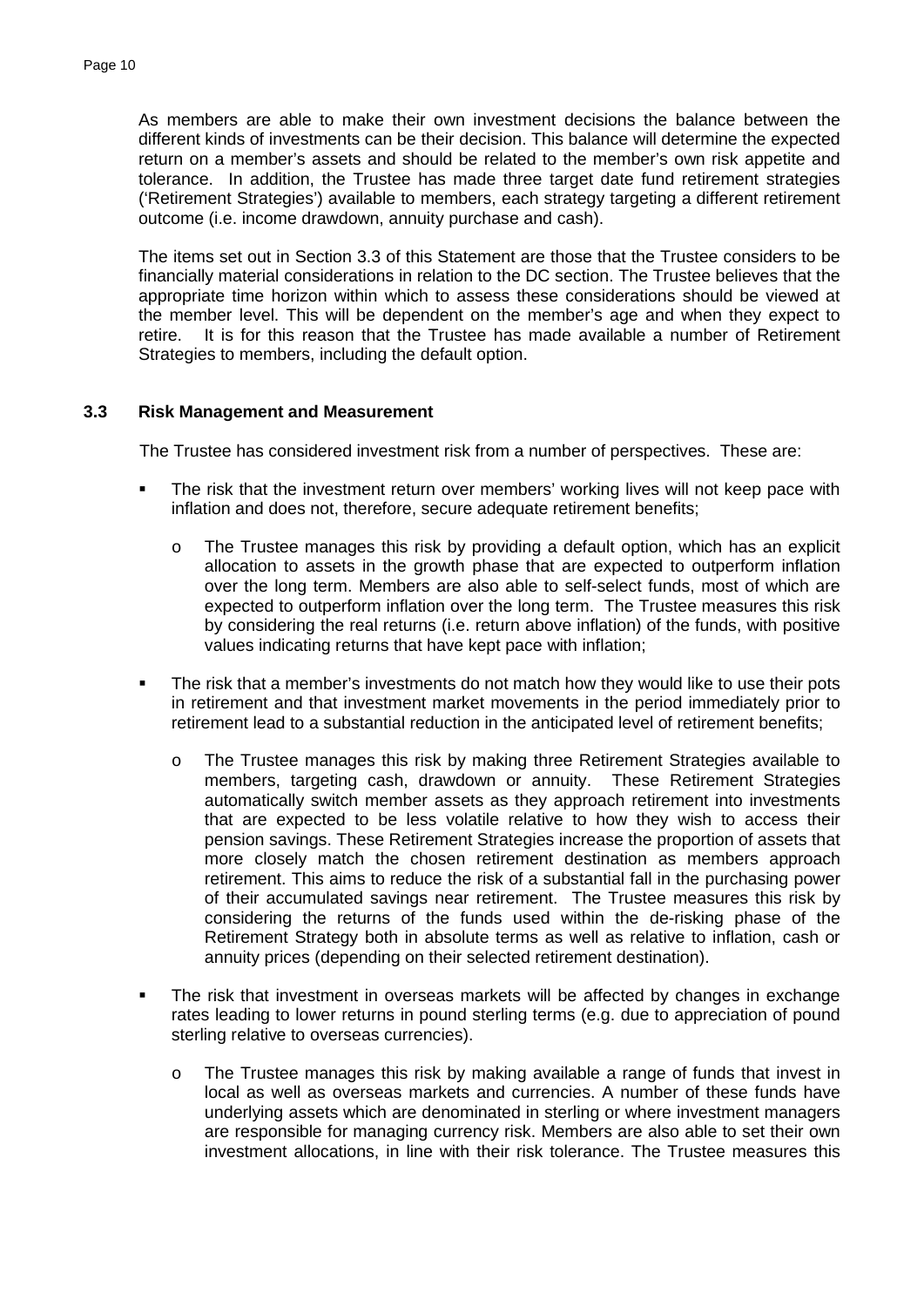risk by monitoring the performance of investment funds on a regular basis and considering the movements in foreign currencies relative to pound sterling;

- The risk that the investment vehicles in which monies are invested underperform the expectation of the Trustee.
	- o This risk is measured by considering fund returns relative to their benchmark and compared to the investment manager's stated outperformance target/expected tracking error. The Trustee monitors the performance of the investment vehicles on a regular basis to ensure funds are meeting expectations.
- The risk that the pooled funds through which the Trustee allows members to invest do not provide the required level of liquidity.
	- o The funds available are daily dealt and daily priced pooled funds and therefore are expected to be sufficiently liquid to meet requirements.
- **The risk that there is insufficient investment options available to members to allow them** to meet their specific risk/return requirements.
	- o In order to mitigate this risk, members are offered a range of self-select funds to meet their risk/return needs.
- The risk that environmental, social and governance factors, including climate change, have a financially material impact on the return of the Scheme's assets.
	- o See Section 8 of this statement for the Trustee's policy on ESG, Stewardship and Climate Change.
- The risk that the default investment option may be unsuitable for the needs of the members invested in it.
	- o Further details regarding this risk and how it is measured and managed are provided in Section 3.4.2.

The Trustee believes that the investment strategy outlined in 3.2 and 3.4 is appropriate for managing the risks outlined above. In particular, for members who do not wish to take an active role in the investment decisions, the Trustee offers a default option with strategy designed to help them manage all the risks outlined above.

The Trustee pays close regard to the risks which may arise from the lack of diversification of investments. The Trustee believes that the choice of funds in place provides an adequately diversified distribution of assets.

#### **3.4 Fund Range**

The Trustee has selected funds on the Aviva platform for the members' contributions to be invested in that cater for the different risk appetites of members. The fund range offered includes developed market equities, emerging market equities, bonds, diversified growth funds, multi-asset funds and money market instruments. Both active and passively managed funds are made available to members, depending on the asset class. The fund range offered by the Trustee includes a number of Retirement Strategies (including the default described below) and four Mercer risk profiled funds. These risk profiled funds are multi asset funds offering members a diversified portfolio of assets targeting different levels of risk.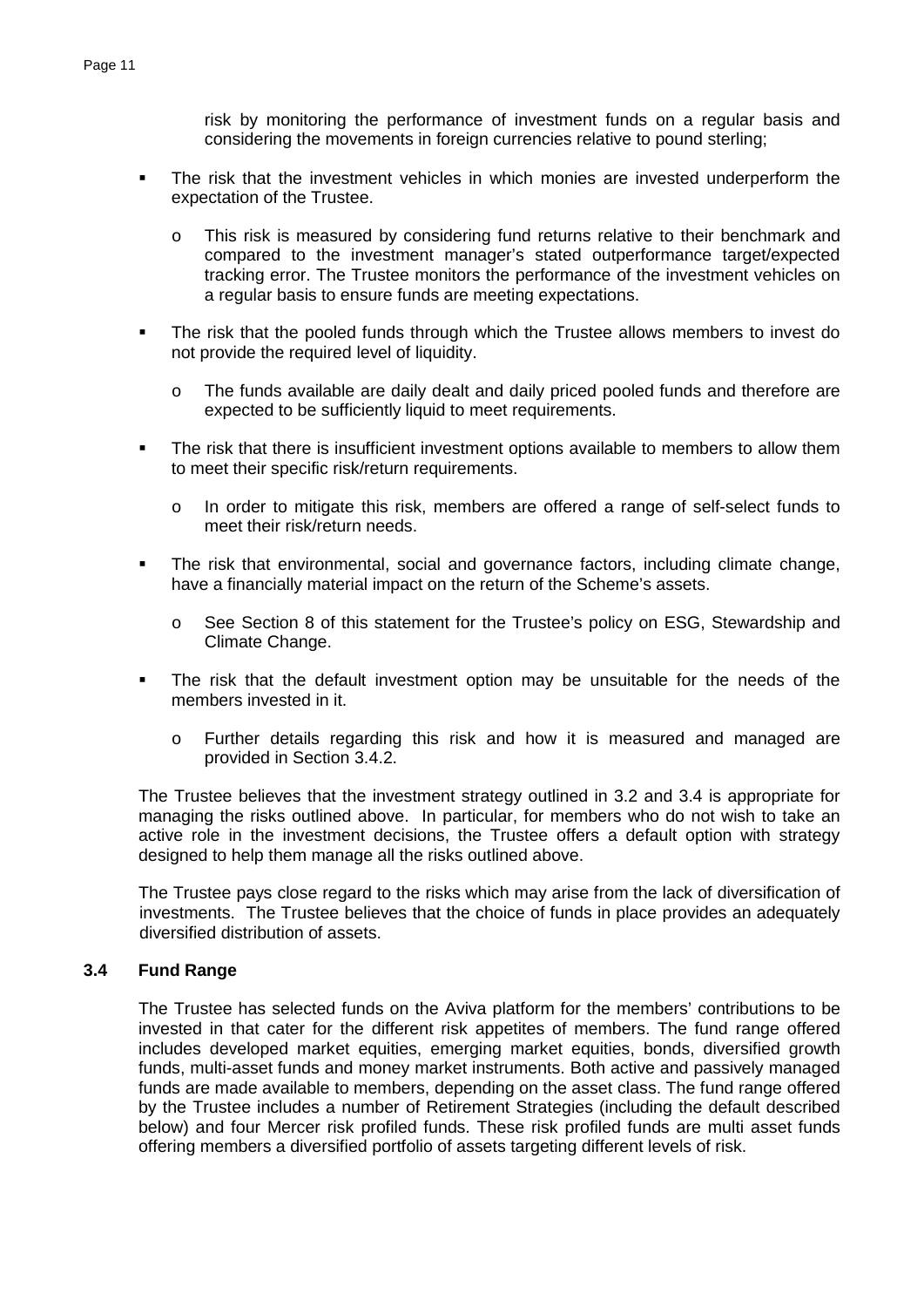## **3.4.1 Default Option**

Typically, a proportion of members will actively choose the default option because they feel it is most appropriate for them. However, the vast majority of DC scheme members do not make an active investment decision and are invested in the default option.

The default options consists of investment in the Mercer Growth Fund as the growth phase, before investing in a Target Date Retirement Strategy targeting income drawdown (with 75% of assets at retirement) and taking tax free cash (with 25%). The Target Date Retirement Fund relating to the default investment strategy will initially invest in the same assets as the Mercer Growth Fund, switching assets over eight years into the Mercer Diversified Retirement Fund (75%) and Mercer Cash Fund (25%).

#### **The aims of the default option**

In addition to the Trustee's Investment objectives and policy in relation to investment risk, the Trustee believes that:

- The Retirement Strategy's growth phase structure, which invests in equities and other growth-seeking assets, will provide growth with some downside protection and some protection against inflation erosion.
- As a member's pot grows, investment risk will have a greater impact on member outcomes. Therefore, the Trustee believes that the default strategy that seeks to reduce investment risk as the member approaches retirement is appropriate.
- Based on their understanding of the Scheme's membership, an investment strategy that targets income drawdown and a tax-free cash lump sum (up to 25% of a members' pot) at retirement is likely to meet a typical member's requirements for income in retirement. This does not mean that members have to take their benefits in this format at retirement – it merely determines the default investment strategy that will be in place preretirement. Members who intend to take their retirement benefits through other formats have the option of switching to an alternative Retirement Strategy prior to retirement or even choosing their own investment strategy.

### **The policies in relation to the default option**

- The default option aims to provide sustainable long term growth in the build up to retirement and, when approaching retirement, transitioning into less risky assets. The default is designed to be suitable for members looking for the flexibility to drawdown their pension pot in retirement.
- The default option manages investment and other risks through a diversified strategic asset allocation consisting of traditional and alternative assets. Risk is not considered in isolation, but in conjunction with expected investment returns and outcomes for members. This is a consideration when determining the balance between the different kinds of investments. Any investment in derivative instruments contributes to risk reduction, or efficient portfolio management.
- In designing the default option, the Trustee has explicitly considered the trade-off between risk and expected returns.
- **If members wish to, they can opt to choose their own investment strategy (or an** alternative Retirement Strategy, see below) on joining but also at any other future date.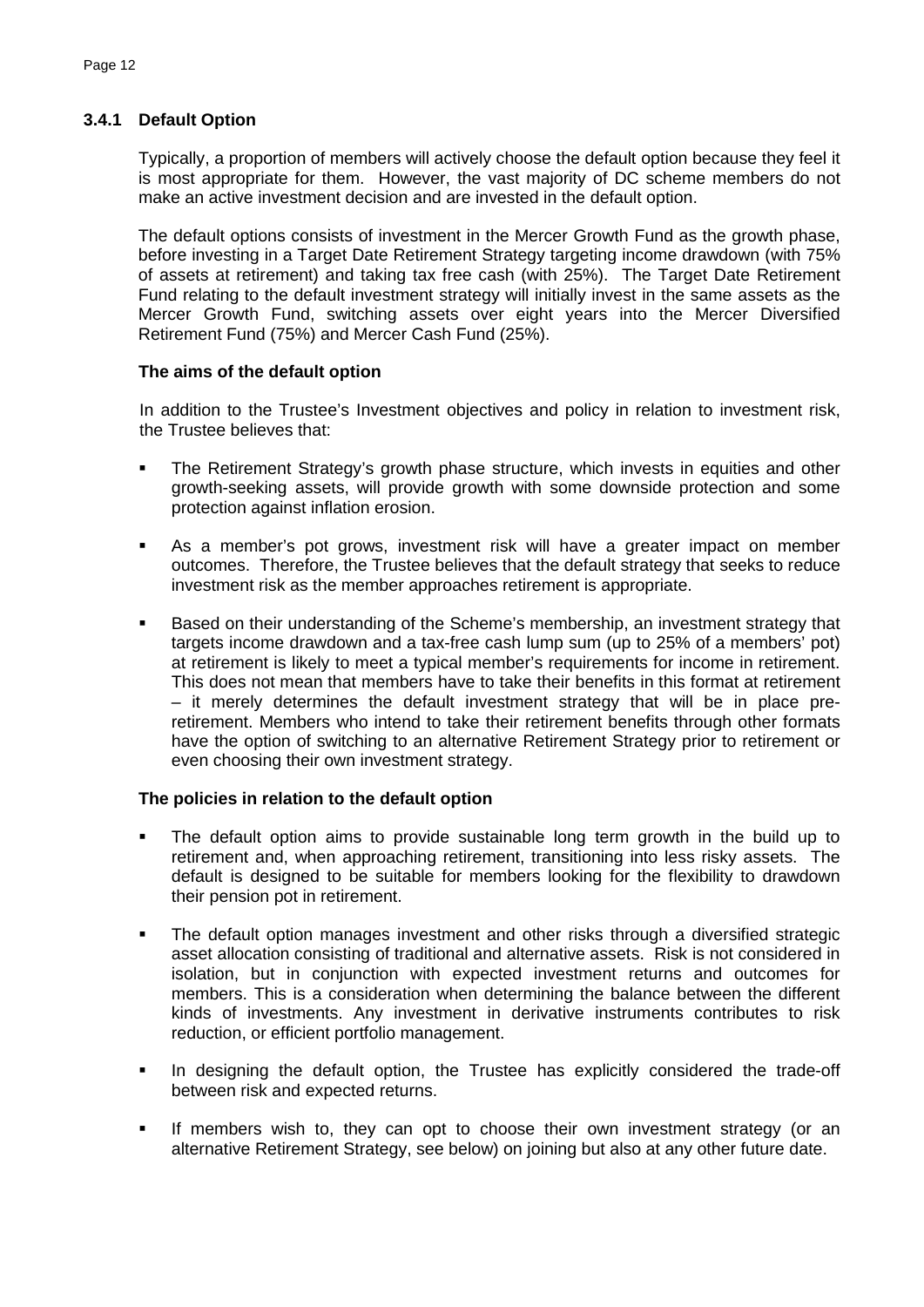- Assets in the default option are invested in the best interests of members and beneficiaries, taking into account the profile of members.
- Assets in the default option are invested in a manner which aims to ensure the security, quality, liquidity and profitability of a member's portfolio as a whole. All funds within the default arrangement are daily-dealt pooled investment arrangements. Both active and passive management funds are utilised within the default investment option, depending on asset class.
- Assets are invested mainly on regulated markets (those that are not must be kept to prudent levels).
- A range of asset classes are included within the default arrangement, including: various equity classifications (e.g. fundamental indexation, emerging market, small capitalisation equities), listed infrastructure, listed property, money market investments, growth fixed income, corporate bonds and a diversified retirement fund.
- The Trustee has considered investment risk from a number of perspectives. The risks (and how they are measured and managed) set out in Section 3.3 of this Statement are also applicable to the default investment option.
- The items set out in Section 3.3 of this Statement are also those that the Trustee considers to be financially material considerations in relation to the default investment option. The Trustee believes that the appropriate time horizon within which to assess these considerations should be viewed at the member level. This will be dependent on the member's age and when they expect to retire.
- The investment managers also have discretion to incorporate social, environmental and ethical considerations in exercising their delegated responsibilities. Further information is presented in section 8.

#### **3.4.2 Suitability of the Default Investment Strategy**

Based on their understanding of the Scheme's membership, the Trustee believes that the above objectives and policies reflect members' best interests. The rationale underpinning this belief is as follows:

- The Trustee believes that most members save into a pension scheme to achieve an income in retirement. However, the Trustee also believes that members will utilise the new flexibility available to them at retirement. The targeting income drawdown at retirement is aligned with both these beliefs. This does not mean that members have to take their benefits in this format at retirement - it merely determines the investment strategy that will be in place pre-retirement.
- In addition, the Trustee believes that a default strategy that maintains a welldiversified investment portfolio in the run up to retirement provides the best compromise against potential risks and ensures individuals are well equipped to navigate their options.
- Experience shows that almost all members withdraw tax-free cash at retirement. The use of the Cash fund within the default option addresses that requirement.
- Members seeking an adequate income in retirement will likely need to achieve real investment returns for most of their period as pension savers. The retention of some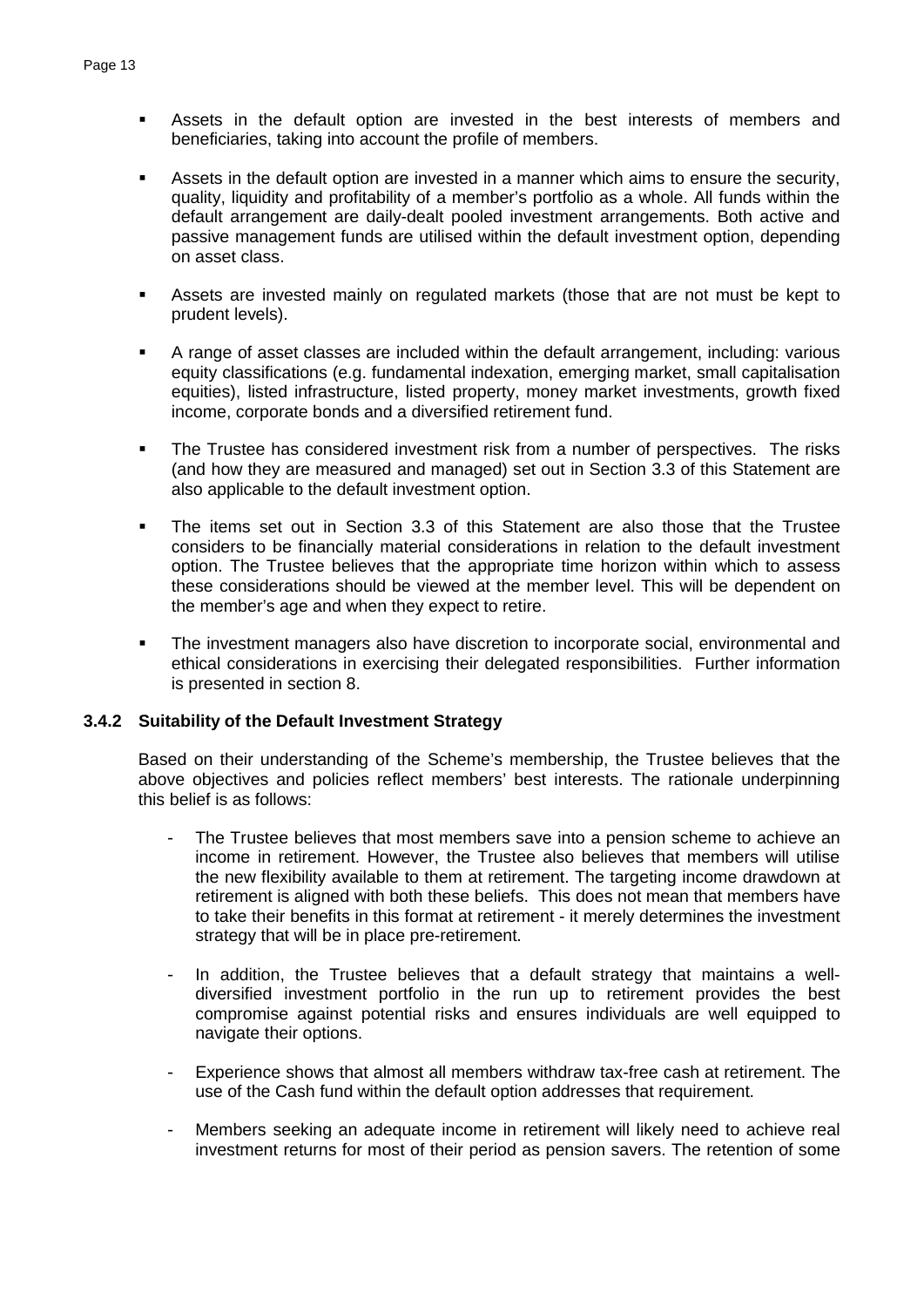exposure to growth seeking assets throughout the accumulation phase addresses that requirement.

The Trustee intends to monitor members' decisions and other inputs from time to time to ensure that the default option remains suited to their needs. A strategic review will take place at least triennially, or after significant changes to the Scheme's demographics, if sooner.

#### **3.4.3 Alternative de-risking paths**

Should members not wish to target income drawdown at retirement, the Trustee has made available alternative Retirement Strategy paths. The growth phase (i.e. Mercer Growth Fund) is the same for all three paths. In the period leading up to eight years from retirement, members will be asked to choose a target date fund based on their intended use of retirement benefits. The options are set out below.

#### *Cash*

This retirement path targets the withdrawal of 100% of the member's retirement benefits as cash upon retirement. Once they are eight years from retirement, a member's assets will be moved into a Target Retirement Fund which invests initially in the same assets as the Mercer Growth Fund. The target date fund will then gradually switch into corporate bonds, before investing 100% in cash.

#### *Annuity*

This retirement path is designed for those members targeting the purchase of an annuity at retirement. As such, it will be invested in a fund which attempts to replicate changes in annuity prices. Once they are eight years from retirement, the member's assets will be moved into a Target Retirement Fund which invests initially in the same assets as the Mercer Growth Fund. The target date fund will gradually switch into the Mercer Annuity Retirement Fund (75%) and Mercer Cash Fund (25%).

#### **3.5 Day–to-Day Management of the Assets**

Day-to-day management of the Scheme's assets is delegated to a range of professional investment managers who are administered through the Aviva Investment Platform, where the Trustee holds a long term insurance contract.

The Scheme's Investment Platform made available to members is provided under agreement with Mercer Workplace Savings ("MWS") and Aviva. MWS combines a corporate investment platform offered by Aviva with Mercer investment consulting advice and access to Mercer Highly Rated and Mercer Blended Funds. The Mercer funds comprise of single or a combination of external underlying investment managers which are highly rated by Mercer. All parties are regulated by the appropriate regulator.

Funds have been selected on the Aviva platform that are managed by MGIE, to provide a range of funds for members' contributions to be invested in. The underlying manager may be changed at Mercer's discretion.

The Trustee regularly reviews the role of Aviva by:

- **F** receiving regular written reports from Aviva
- **EXECT** meeting with Aviva on a regular periodic basis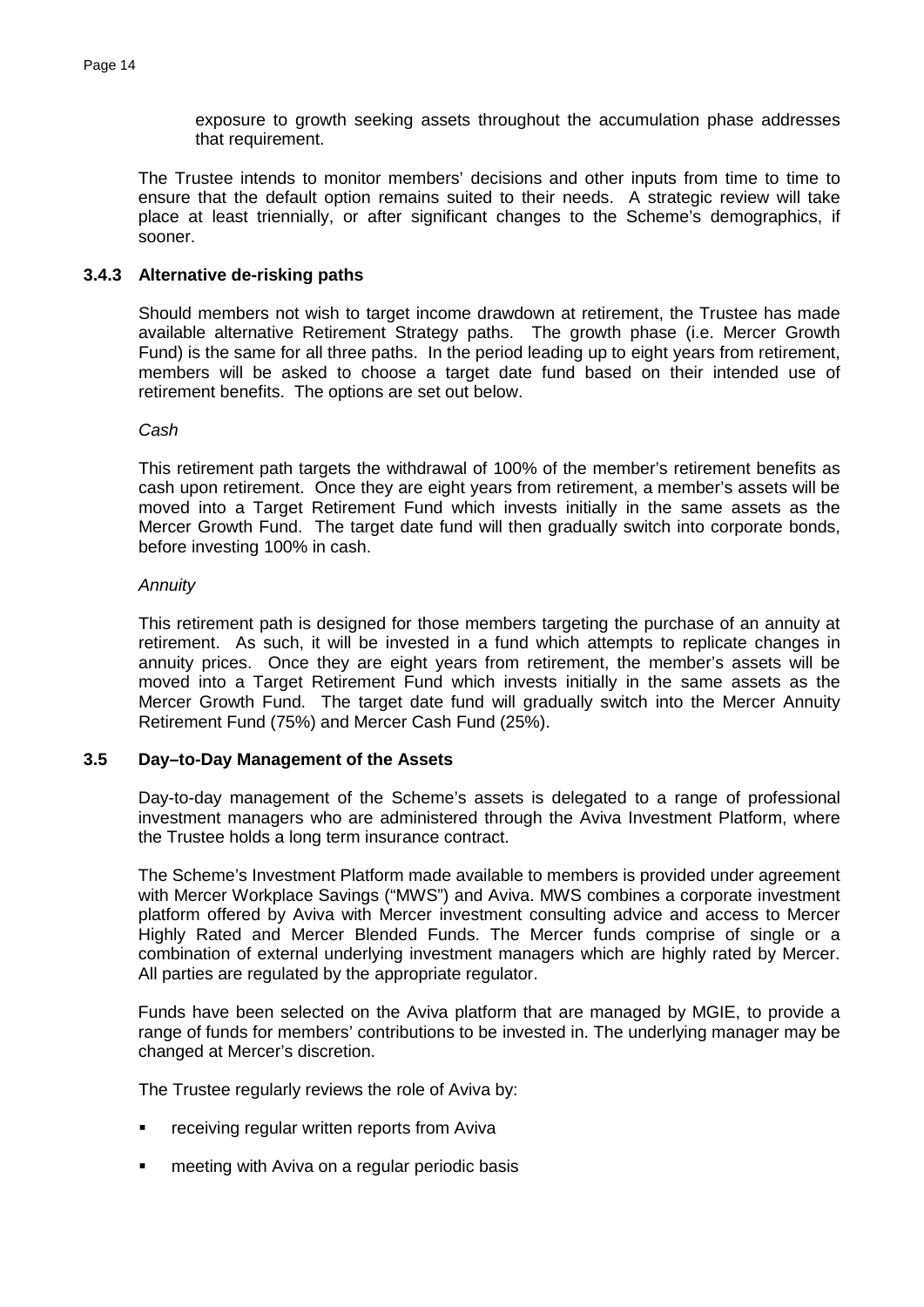## **4. Additional Assets**

Under the terms of the Trust Deed the Trustee is responsible for the investment of Additional Voluntary Contributions ("AVCs") paid by members. The Trustee reviews the investment performance of the chosen AVC provider on a regular basis and takes advice as to the provider's continued suitability.

## **5. Investment Restrictions**

Full details of the investment restrictions applicable with all of the funds used are set out in the Investment Manager Agreements ("IMAs") with the investment managers.

### **6. Realisation of Investments**

The Scheme's investment managers have discretion in the timing of realisation of investments and in considerations relating to the liquidity of those investments within parameters stipulated in the relevant appointment documentation and pooled fund prospectuses.

Assets in the DC Section, including the default option, are invested in a long-term insurance contract. The assets underlying the insurance contract are invested in daily traded pooled funds which hold highly liquid assets, and therefore should be realisable at short notice based on either Trustee's or member demand.

## **7. Advisors**

## **7.1 Custodian**

The role of a custodian is to ensure the safekeeping of the assets and facilitate all transactions entered into by the appointed investment managers.

The Trustee is not responsible for the appointment of custodians as the assets are invested within various pooled funds. Each investment manager is responsible for appointing the custodian for the assets that they manage on behalf of the Scheme.

### **7.2 Actuary**

The actuary performs a valuation of the Defined Benefit Section at least every three years, in accordance with regulatory requirements. The main purpose of the actuarial valuation is to assess the extent to which the assets cover the liabilities and to agree the Company's contribution rate.

### **7.3 Investment Consultant**

Whilst the Trustee has delegated the day-to-day management of the Scheme's assets to investment managers and certain other investment decisions to Mercer, including the appointment and removal of underlying investment managers, all other investment decisions are based on advice received from the Investment Consultant. Mercer has been appointed for this purpose.

## **8. Environmental, Social, and Corporate Governance, Stewardship and Climate Change**

The Trustee believes that environmental, social, and corporate governance (ESG) factors may have a material impact on investment risk and return outcomes, and that good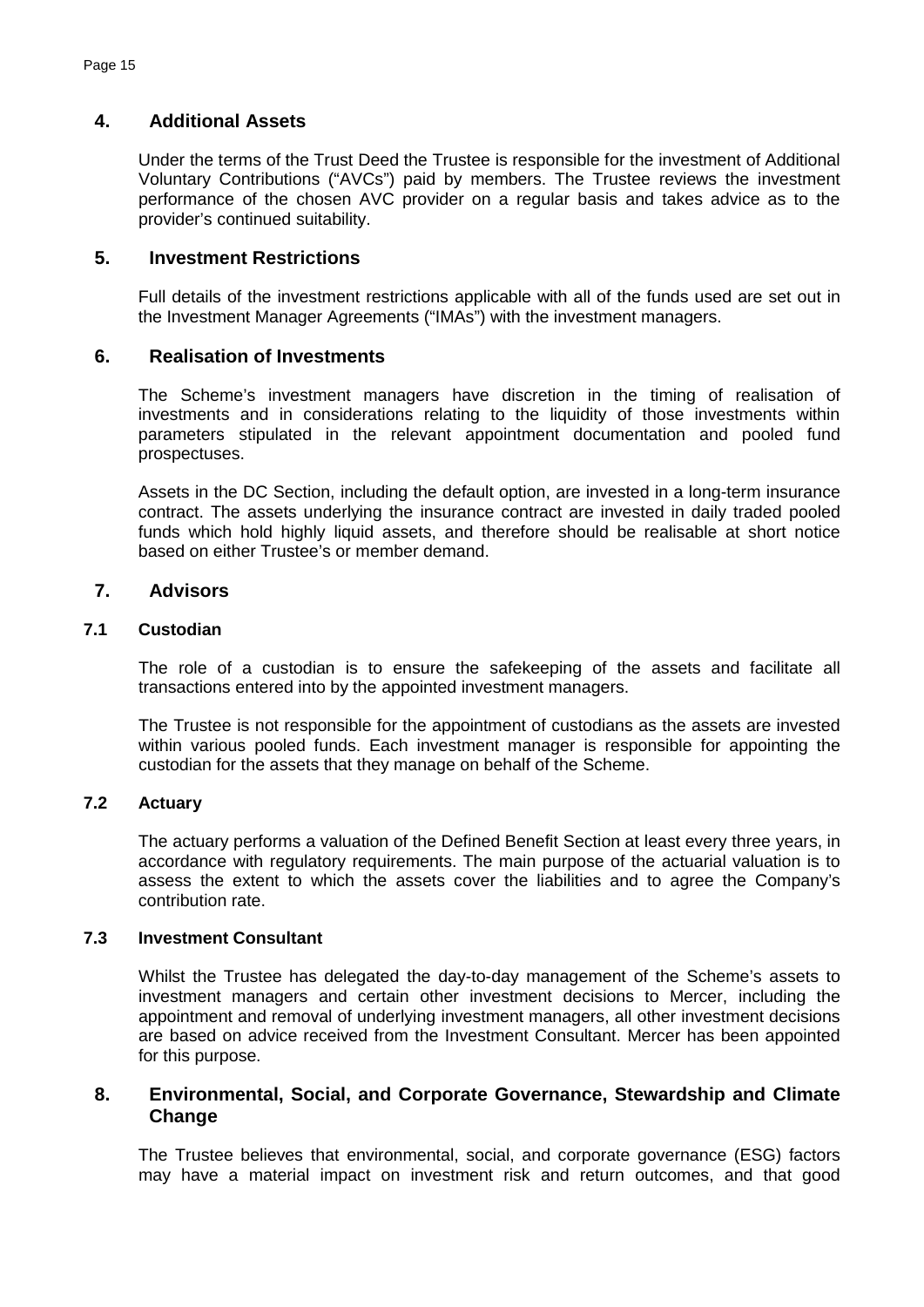stewardship can create and preserve value for companies and markets as a whole. The Trustee also recognises that long-term sustainability issues, particularly climate change, present risks and opportunities that increasingly may require explicit consideration.

 As noted above, the Trustee has appointed Mercer to act as discretionary investment manager in respect of the Scheme's assets and such assets are invested in a range of Mercer Funds managed by MGIE. Asset managers appointed to manage the Mercer Funds are expected to evaluate ESG factors, including climate change considerations, and exercise voting rights and stewardship obligations attached to the investments, in accordance with their own corporate governance policies and current best practice, including the UK Corporate Governance Code and UK Stewardship Code.

The United Nations' Sustainable Development Goals (SDGs) inform Mercer's long term investment beliefs and direct Mercer's and the Trustee's thinking when it comes to converting systemic risks into transformational investment opportunities as outlined in Mercer's Sustainability Policy.

The Trustee considers how ESG, climate change and stewardship is integrated within Mercer's and MGIE's, investment processes and those of the underlying asset managers in the monitoring process. Mercer, and MGIE, is expected to provide reporting to the Trustee on a regular basis, at least annually, on ESG integration progress, stewardship monitoring results, and climate-related metrics such as carbon foot printing for equities and other asset classes where relevant and data is available and/or climate transition analysis for diversified growth portfolios.

The Trustee has noted Mercer's commitment to a target of net-zero absolute carbon emissions by 2050 for UK, European and Asian clients with discretionary portfolios and the majority of its multi-client, multi asset funds domiciled in Ireland.

 Mercer's Climate Change Management report highlights the approach to the TCFD framework in more detail, including example analysis on strategy targets and metrics.

 The Trustee recognises the conflict of interest which may arise in the context of responsible investment. Mercer and MGIE make investment decisions with the aim of improving longterm risk adjusted returns and assesses whether selected sub-investment managers have policies and procedures that manage conflicts in relation to stewardship. Sub-investment managers are required to report on any conflicts of interest and demonstrate that they have adhered to their conflicts of interest policies and reported any breaches.

Member views are not explicitly taken into account in the selection, retention and realisation of investments.

The Trustee has not set any investment restrictions in relation to particular Mercer Funds.

#### **9. Trustee's policies with respect to arrangements with, and evaluation of the performance and remuneration of, asset managers and portfolio turnover costs**

| How the arrangement with the asset manager incentivises the asset manager to<br>align its investment strategy and decisions with the Trustee's policies |                                                                                                                                                                                                                                                                                                                                                                                          |  |
|---------------------------------------------------------------------------------------------------------------------------------------------------------|------------------------------------------------------------------------------------------------------------------------------------------------------------------------------------------------------------------------------------------------------------------------------------------------------------------------------------------------------------------------------------------|--|
| DB.<br>Section                                                                                                                                          | When engaging Mercer as discretionary investment manager to implement the<br>Trustee's investment strategy outlined in section 2.4, the Trustee is concerned<br>that, as appropriate and to the extent applicable, Mercer is incentivised to align<br>its strategy and decisions with the profile and duration of the liabilities of the<br>Scheme, in particular, long-term liabilities |  |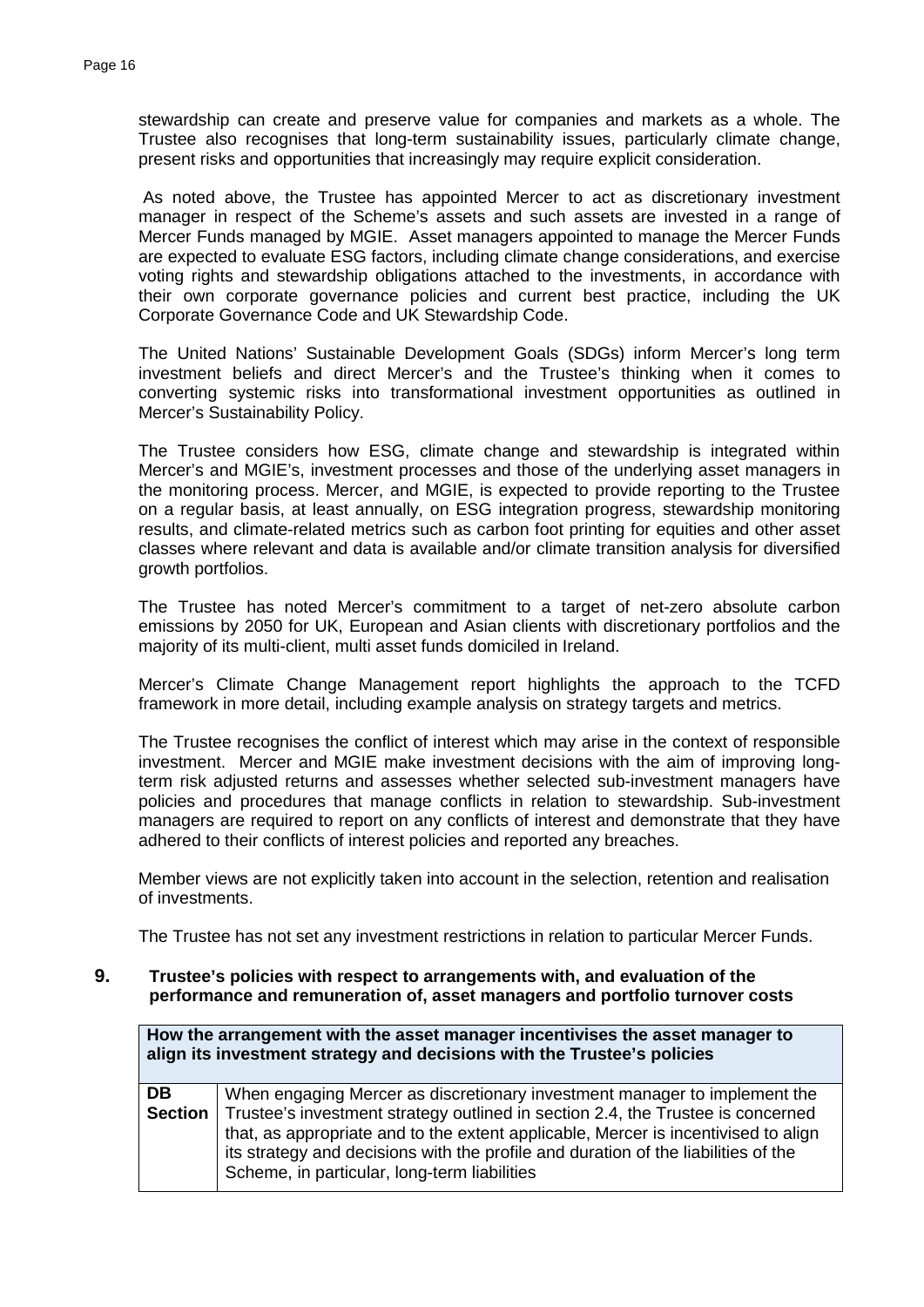|                                                                                                                                                                                                                                                                                                                   | As Mercer manages the Scheme's assets by way of investment in Mercer<br>Funds, which are multi-client collective investment schemes, the Trustee<br>accepts that they do not have the ability to determine the risk profile and return<br>targets of specific Mercer Funds but the Trustee expects Mercer to manage the<br>assets in a manner that is consistent with the Trustee's overall investment<br>strategy as outlined in section 2.4. The Trustee has taken steps to satisfy<br>themselves that Mercer has the appropriate knowledge and experience to do so<br>and keeps Mercer's performance under ongoing review.                                                                                                                                                                                                                                                              |  |  |
|-------------------------------------------------------------------------------------------------------------------------------------------------------------------------------------------------------------------------------------------------------------------------------------------------------------------|--------------------------------------------------------------------------------------------------------------------------------------------------------------------------------------------------------------------------------------------------------------------------------------------------------------------------------------------------------------------------------------------------------------------------------------------------------------------------------------------------------------------------------------------------------------------------------------------------------------------------------------------------------------------------------------------------------------------------------------------------------------------------------------------------------------------------------------------------------------------------------------------|--|--|
|                                                                                                                                                                                                                                                                                                                   | Should Mercer fail to align its investment strategies and decisions with the<br>Trustee's policies, it is open to the Trustee to disinvest some or all of the assets<br>invested managed by Mercer, to seek to renegotiate commercial terms or to<br>terminate Mercer's appointment.                                                                                                                                                                                                                                                                                                                                                                                                                                                                                                                                                                                                       |  |  |
| <b>DC</b><br><b>Section</b>                                                                                                                                                                                                                                                                                       | The Trustee accesses the delegated investment manager's (MGIE) products (or<br>funds) through the Mercer Workplace Savings ("MWS") provider insurance<br>platform. The delegated investment manager appoints underlying investment<br>managers based on their capabilities, and therefore the perceived likelihood of<br>achieving the expected return and risk characteristics required.                                                                                                                                                                                                                                                                                                                                                                                                                                                                                                  |  |  |
|                                                                                                                                                                                                                                                                                                                   | Mercer's manager research rating reflects Mercer's forward-looking assessment<br>of a manager's ability to meet or exceed their objectives.                                                                                                                                                                                                                                                                                                                                                                                                                                                                                                                                                                                                                                                                                                                                                |  |  |
|                                                                                                                                                                                                                                                                                                                   | As the Trustee invests in pooled or multi-client investment vehicles they accept<br>that they have no ability to influence the Investment Managers to align their<br>decisions with the Trustee's policies set out in this Statement. However,<br>appropriate mandates can be selected to align with the overall investment<br>strategy.                                                                                                                                                                                                                                                                                                                                                                                                                                                                                                                                                   |  |  |
| How the arrangement incentivises the asset manager to make decisions based on<br>assessments about medium to long-term financial and non-financial performance of<br>an issuer of debt or equity and to engage with issuers of debt or equity in order to<br>improve their performance in the medium to long-term |                                                                                                                                                                                                                                                                                                                                                                                                                                                                                                                                                                                                                                                                                                                                                                                                                                                                                            |  |  |
| <b>DB</b><br><b>Section</b>                                                                                                                                                                                                                                                                                       | Neither Mercer or MGIE make investment decisions based on their assessment<br>about the performance of an issuer of debt or equity. Instead, assessments of<br>the medium to long-term financial and non-financial performance of an issuer<br>are made by the underlying third party asset managers appointed by MGIE to<br>manage assets within the Mercer Funds. Those managers are in a position to<br>engage directly with such issuers in order to improve their performance in the<br>medium to long term. The Trustee is, however, able to consider Mercer's and<br>MGIE's assessment of how each underlying third party asset manager embeds<br>ESG into their investment process and how the manager's responsible<br>investment philosophy aligns with the Trustee's own responsible investment<br>policy. This includes the asset managers' policies on voting and engagement. |  |  |
|                                                                                                                                                                                                                                                                                                                   | The asset managers are incentivised as they will be aware that their continued<br>appointment by MGIE will be based on their success in meeting MGIE's<br>expectations. If MGIE is dissatisfied then it will, where appropriate, seek to<br>replace the manager.                                                                                                                                                                                                                                                                                                                                                                                                                                                                                                                                                                                                                           |  |  |
|                                                                                                                                                                                                                                                                                                                   | Section 8 provides further details of the steps taken, and information available,<br>to review the decisions made by managers, including voting history and the<br>engagement activities of managers to identify decisions that appear out of line<br>with a Mercer Fund's investment objectives or the objectives/policies of the                                                                                                                                                                                                                                                                                                                                                                                                                                                                                                                                                         |  |  |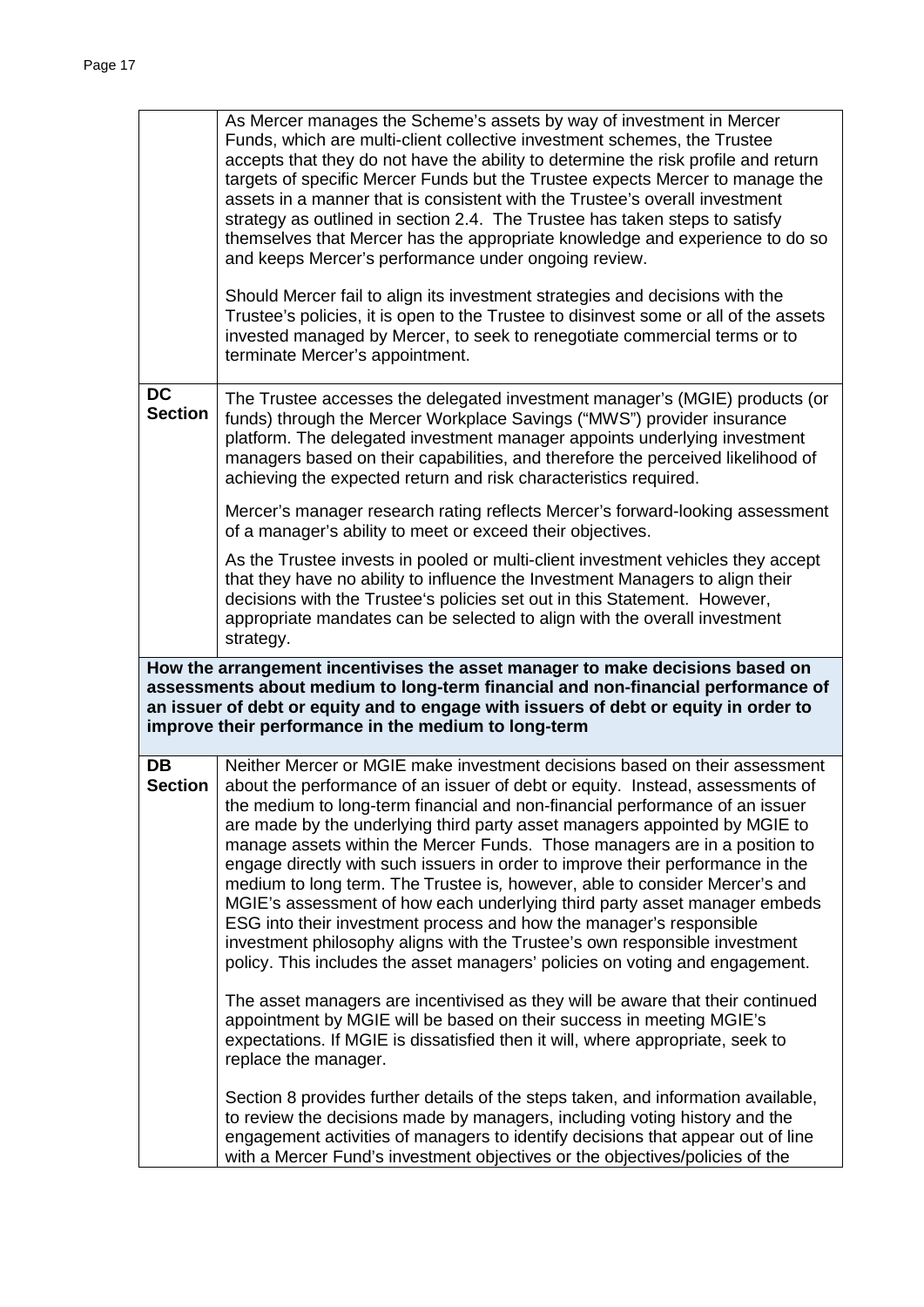|                             | Scheme.                                                                                                                                                                                                                                                                                                                                                                                                                                                                                                                                                                                                                                                                                                                                                                    |  |  |
|-----------------------------|----------------------------------------------------------------------------------------------------------------------------------------------------------------------------------------------------------------------------------------------------------------------------------------------------------------------------------------------------------------------------------------------------------------------------------------------------------------------------------------------------------------------------------------------------------------------------------------------------------------------------------------------------------------------------------------------------------------------------------------------------------------------------|--|--|
|                             |                                                                                                                                                                                                                                                                                                                                                                                                                                                                                                                                                                                                                                                                                                                                                                            |  |  |
|                             |                                                                                                                                                                                                                                                                                                                                                                                                                                                                                                                                                                                                                                                                                                                                                                            |  |  |
| <b>DC</b><br><b>Section</b> | The delegated investment manager expects all underlying investment managers<br>to incorporate the consideration of longer term factors, such as ESG, into their<br>decision making process where appropriate. The extent to which this is so will<br>be considered during the selection, retention and realisation of manager<br>appointments.                                                                                                                                                                                                                                                                                                                                                                                                                             |  |  |
|                             | Voting and engagement activity should be used by investment managers to<br>discuss the performance of an issuer of debt or equity. The delegated<br>investment manager engages with underlying investment managers on this<br>activity and if dissatisfied will look to replace the manager.                                                                                                                                                                                                                                                                                                                                                                                                                                                                               |  |  |
|                             | How the method (and time horizon) of the evaluation of the asset manager's<br>performance and the remuneration for asset management services are in line with<br>the trustee's policies                                                                                                                                                                                                                                                                                                                                                                                                                                                                                                                                                                                    |  |  |
| <b>DB</b><br><b>Section</b> | To evaluate performance, the Trustee receives, and considers, investment<br>performance reports produced on a quarterly basis, which presents performance<br>information and commentary in respect of the Scheme's funding level and the<br>Mercer Funds in which the Trustee is invested. Such reports have information<br>covering fund performance for the previous three months, one-year, three years<br>and since inception. The Trustee reviews the absolute performance and relative<br>performance against a portfolio's and underlying investment manager's<br>benchmark (over the relevant time period) on a net of fees basis. The Trustee's<br>focus is on the medium to long-term financial and non-financial performance of<br>Mercer and the Mercer Funds. |  |  |
|                             | The Trustee monitors, and evaluates, the fees it pays for asset management<br>services on an ongoing basis taking into account the progress made in<br>achieving its investment strategy objectives as outlined in section 2.4. Mercer's,<br>and MGIE's, fees are based on a percentage of the value of the Scheme's<br>assets under management which covers the design and annual review of the<br>de-risking strategy, and investment management of the assets. In addition, the<br>underlying third party asset managers of the Mercer Funds also charge fees<br>based on a percentage of the value of the assets under management. In some<br>instances, some of the underlying managers may also be entitled to charge fees<br>based on their performance.            |  |  |
|                             | MGIE reviews the fees payable to third party asset managers managing assets<br>invested in the Mercer Funds on a regular basis with any negotiated fee savings<br>passed directly to the Scheme. Mercer's, MGIE's, and the third party asset<br>managers', fees are outlined in a quarterly investment strategy report prepared<br>for the Trustee, excluding performance-related fees and other expenses<br>involved in the Mercer Funds not directly related with the management fee.                                                                                                                                                                                                                                                                                    |  |  |
| <b>DC</b><br><b>Section</b> | The Trustee's focus is on longer-term performance but shorter-term<br>performance is monitored to ensure any concerns can be identified in a timely<br>manner. The Trustee reviews both absolute and relative performance of the<br>investment managers products (or funds) on a regular basis, including<br>assessments of both shorter and longer time horizons.                                                                                                                                                                                                                                                                                                                                                                                                         |  |  |
|                             | The Trustee and the delegated investment manager also rely upon Mercer's<br>manager research capabilities.                                                                                                                                                                                                                                                                                                                                                                                                                                                                                                                                                                                                                                                                 |  |  |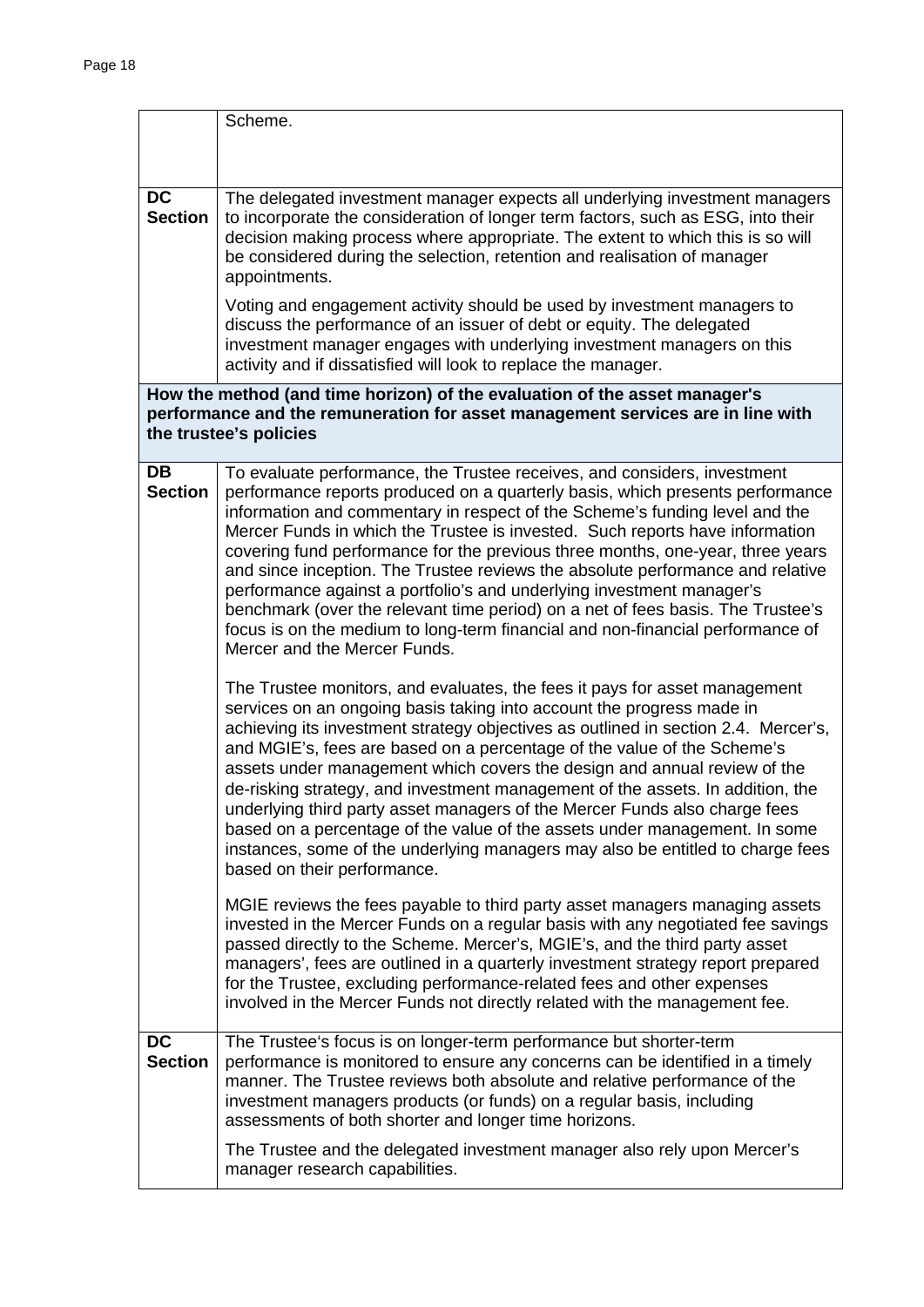|                                                                                               | The remuneration for investment managers used by the Scheme is based on<br>assets under management; the levels of these fees are reviewed annually as<br>part of the annual value for money assessment to ensure they continue to<br>represent value for members. If not satisfied that value is being achieved, the<br>Trustee may request further action be taken, including a review of fees.                                                                                                                                                      |  |
|-----------------------------------------------------------------------------------------------|-------------------------------------------------------------------------------------------------------------------------------------------------------------------------------------------------------------------------------------------------------------------------------------------------------------------------------------------------------------------------------------------------------------------------------------------------------------------------------------------------------------------------------------------------------|--|
|                                                                                               | How the Trustee monitors portfolio turnover costs incurred by the asset manager.                                                                                                                                                                                                                                                                                                                                                                                                                                                                      |  |
| <b>DB</b><br><b>Section</b>                                                                   | The Trustee is a long-term investor and is not looking to change the investment<br>arrangements on an unduly frequent basis. However, the Trustee keeps those<br>arrangements under review, including the continued engagement of Mercer<br>using, among other things, the reporting described above.                                                                                                                                                                                                                                                 |  |
|                                                                                               | Details of all costs and expenses are included in the Mercer Fund Supplements,<br>the Report & Accounts and within the Scheme's annual MiFID II compliant<br>Personalised Cost & Charges statement. The Scheme's Personalised Cost &<br>Charges statement also include details of the transaction costs associated with<br>investment in the Mercer Funds.                                                                                                                                                                                            |  |
| <b>DC</b><br><b>Section</b>                                                                   | Portfolio turnover costs for each of the funds are reviewed on an annual basis as<br>part of the annual value for members assessment.                                                                                                                                                                                                                                                                                                                                                                                                                 |  |
|                                                                                               | The ability to assess the appropriateness of these costs is limited by the<br>availability of data. The Trustee will monitor industry developments in how to<br>assess these costs and incorporate this in future value for members<br>assessments.                                                                                                                                                                                                                                                                                                   |  |
|                                                                                               | Importantly, performance is reviewed net of portfolio turnover costs.                                                                                                                                                                                                                                                                                                                                                                                                                                                                                 |  |
|                                                                                               | How the Trustee define and monitor targeted portfolio turnover or turnover range.                                                                                                                                                                                                                                                                                                                                                                                                                                                                     |  |
| <b>DB</b><br><b>Section</b>                                                                   | The Trustee does not have an explicit targeted portfolio turnover range, given<br>the de-risking mandate, but rebalancing ranges have been designed to avoid<br>unnecessary transaction costs being incurred by unduly frequent rebalancing.<br>Performance is reviewed net of portfolio turnover costs, with the review of<br>portfolio turnover of the underlying investment managers undertaken by MGIE.                                                                                                                                           |  |
| <b>DC</b><br><b>Section</b>                                                                   | The Trustee does not currently define target portfolio turnover ranges for funds,<br>but they will engage with a manager if portfolio turnover is higher than expected.                                                                                                                                                                                                                                                                                                                                                                               |  |
| How the Trustee define and monitor the duration of the arrangement with the asset<br>manager. |                                                                                                                                                                                                                                                                                                                                                                                                                                                                                                                                                       |  |
| DB<br><b>Section</b>                                                                          | Mercer has been appointed as a fiduciary management partner to assist the<br>Trustee in achieving the Scheme's long-term objectives as set out in Section<br>2.4. In that role, there is an expectation of a longer term relationship until the<br>journey is completed. This will be reviewed periodically through the reporting<br>described above. MGIE provide ongoing oversight of all underlying asset<br>managers and will ensure the asset managers' continued appropriateness. As<br>such there is no set duration for manager appointments. |  |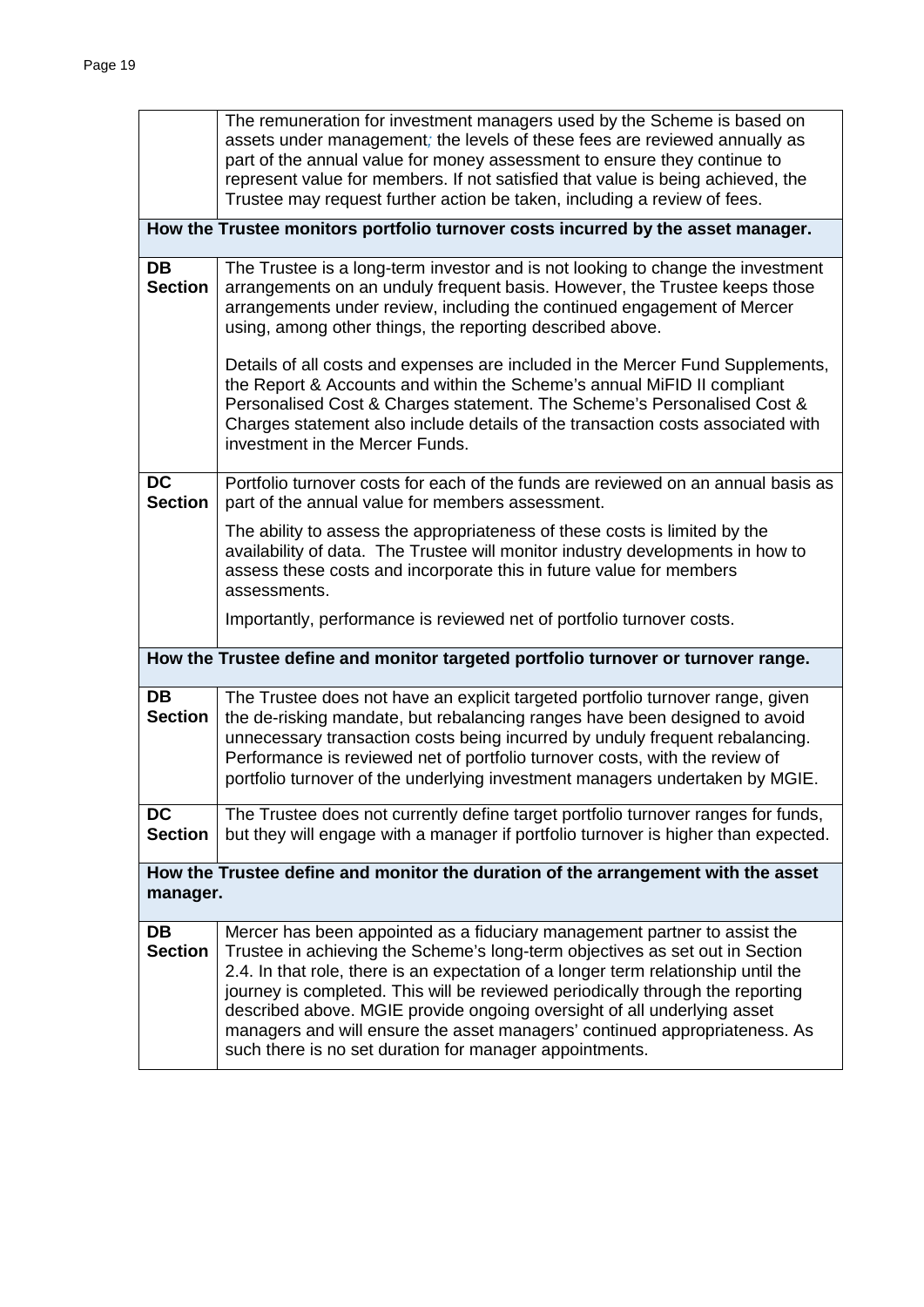| DC.<br><b>Section</b> | The Trustee is a long-term investor, all funds are open-ended and therefore<br>there is no set duration for manager appointments.                                               |  |
|-----------------------|---------------------------------------------------------------------------------------------------------------------------------------------------------------------------------|--|
|                       | The delegated investment manager is responsible for the selection,<br>appointment, monitoring and removal of the underlying investment managers.                                |  |
|                       | The Trustee may also choose to remove a fund from the fund range, if no longer<br>considered appropriate. The fund range is formally reviewed on at least a<br>triennial basis. |  |